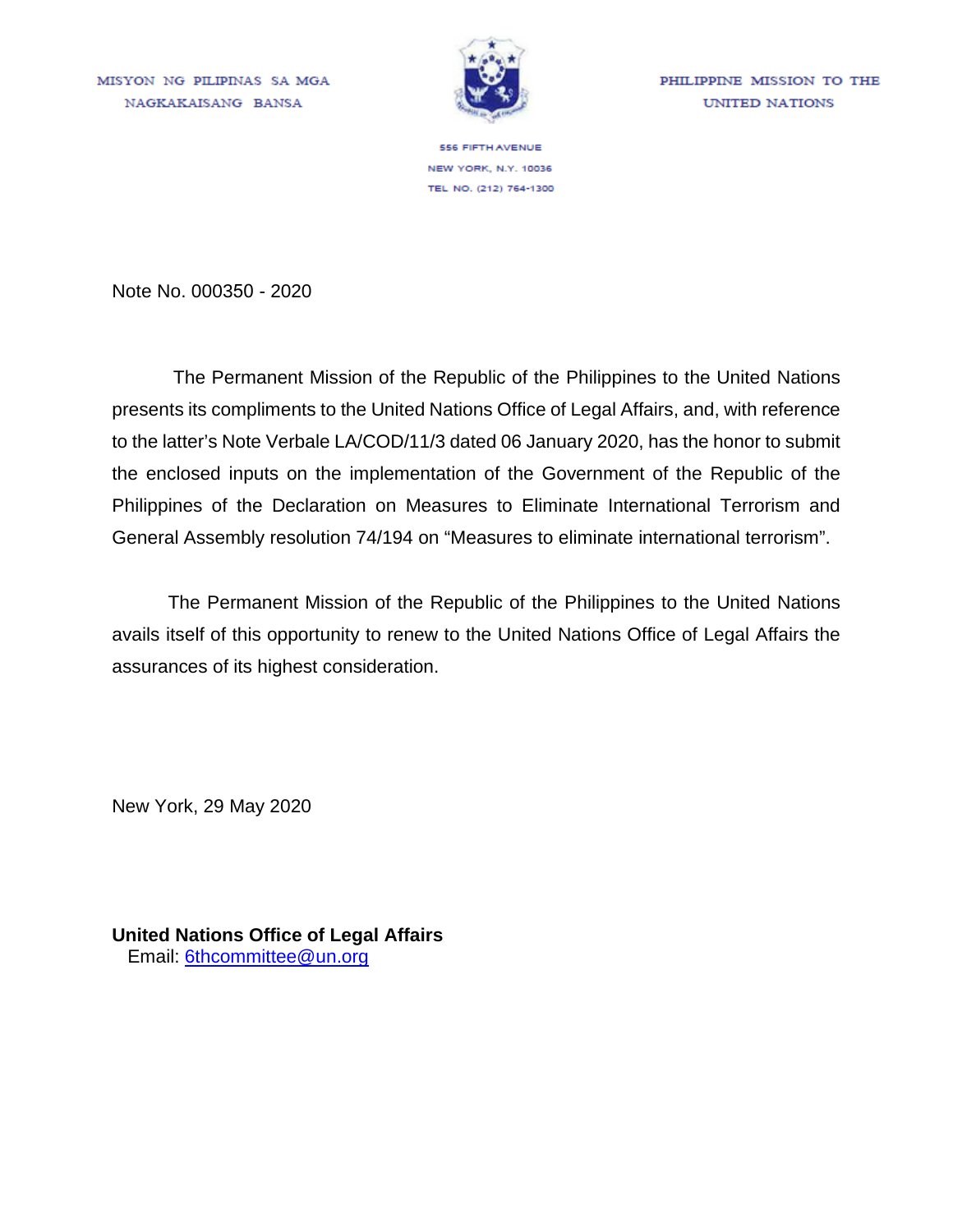### **MEASURES UNDERTAKEN BY THE PHILIPPINE GOVERNMENT TO ELIMINATE INTERNATIONAL TERRORISM**

| <b>Department of National</b><br>Defense (DND) | The DND, through the Armed Forces of the Philippines (AFP), significantly strengthened coordination and cooperation with<br>relevant government agencies to combat terrorism through the implementation of the comprehensive National Security Policy<br>(NSP) and National Security Strategy (NSS). Pursuant to the NSS, the National Intelligence Committee (NIC), which was<br>reorganized in 2017 by virtue of Administrative Order (AO) No. 7, serves as the advisory body for the coordination, integration,<br>and fusion of intelligence activities. The AFP is a member of the NIC and provides timely intelligence information on national<br>security concerns, particularly on terrorism.                                                                                                                                                                                                                                                     |
|------------------------------------------------|-----------------------------------------------------------------------------------------------------------------------------------------------------------------------------------------------------------------------------------------------------------------------------------------------------------------------------------------------------------------------------------------------------------------------------------------------------------------------------------------------------------------------------------------------------------------------------------------------------------------------------------------------------------------------------------------------------------------------------------------------------------------------------------------------------------------------------------------------------------------------------------------------------------------------------------------------------------|
|                                                | Additionally, the AFP and the Philippine National Police (PNP) regularly convene the Joint Peace and Security Coordinating<br>Committee (JPSCC) to further synergize their respective strategies into a national campaign that will defeat all threat groups<br>and criminal elements, ensure security, and maintain public safety to contribute to socio-economic development of the country.<br>The AFP and the PNP launched the Joint Campaign Plan "KAPANATAGAN" 2018-2022, a medium-term plan that provides the<br>AFP and the PNP the guidelines and delineation of authority while performing their mandated tasks to promote peace and<br>security, and support the overall development initiatives of the Philippine Government towards inclusive growth. Through the<br>JPSCC, the AFP and the PNP explore all available avenues for better coordination and cooperation in their operations on<br>internal security, anti-criminality, and CT. |
|                                                | The AFP has also been proactive in improving its understanding of radicalization, as well as countering extremist views on the<br>ground. It continues to undertake seminars and participate in symposia on the nature of violent extremism, and at the same time<br>engages with the local communities. The AFP regularly conducts a 4-day Community Support Program – Preventing and<br>Countering Violent Extremism (CSP-PCVE) Operations Course in the Unified Commands (UCs) with the following objectives:                                                                                                                                                                                                                                                                                                                                                                                                                                          |
|                                                | 1. To educate the participants on Islam, radicalism, and violent extremism;<br>2. To instill cultural sensitivity and diversity awareness to the participants; and<br>3. To educate the participants on CSP-PCVE. The Western Mindanao Command (WESTMINCOM) and Eastern Mindanao<br>Command (EASTMINCOM) have been able to conduct more than 120 CSP-PCVE activities.                                                                                                                                                                                                                                                                                                                                                                                                                                                                                                                                                                                     |
|                                                | On the international level, the DND has been contributing to the effort to address terrorism by sharing its knowledge and<br>experiences in cooperative activities and initiatives of the ASEAN Defense Ministers' Meeting (ADMM)-Plus Experts' Working<br>Group (EWG) on CT since its establishment in 2010. The recent activities attended by the Philippines include the Initial Planning<br>Conference (IPC) on 22-24 January 2019 in China, Middle Planning Conference (MPC) on 24-27 April 2019 in Thailand, Final<br>Planning Conference (FPC) on 26-29 June 2019 in China, Table Top Exercise (TTX) on 01-07 September 2019 in Thailand,<br>Field Training Exercise (FTX) on 09-22 November 2019 in China, and Handover Ceremony of the ADMM-Plus EWG on CT Co-<br>Chairmanship on 18-21 December 2019.                                                                                                                                           |
|                                                | Furthermore, the DND is also active in participating in sub-regional initiatives that contribute in strengthening CT cooperation in<br>Southeast Asia, such as the Trilateral Cooperative Arrangement (TCA) among Indonesia, Malaysia, and the Philippines, as well<br>as the ASEAN Our Eyes launched in 2018.                                                                                                                                                                                                                                                                                                                                                                                                                                                                                                                                                                                                                                            |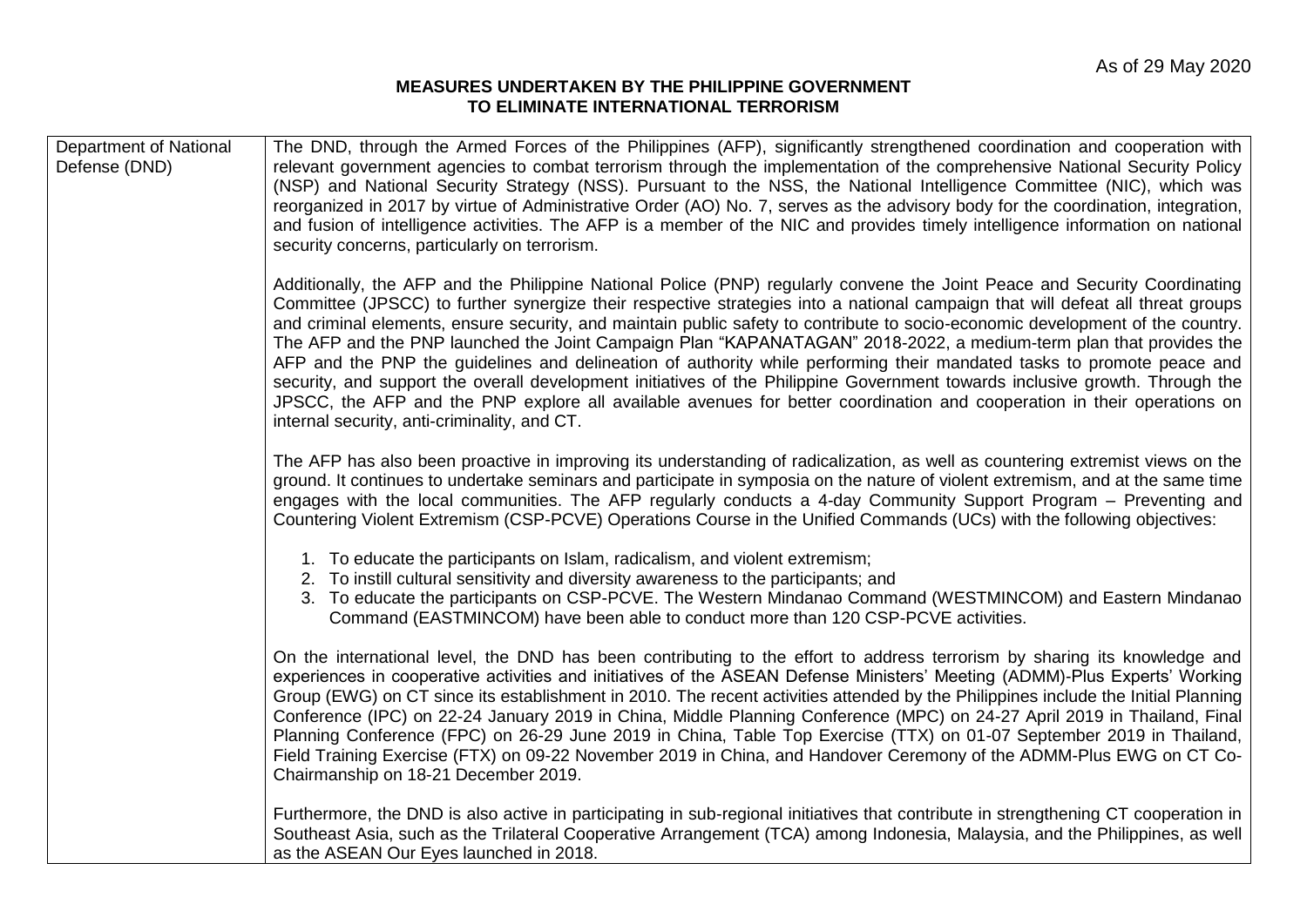| Department of Foreign<br>Affairs (DFA) | In coordination with relevant Philippine agencies and UN Offices, the following visits, which aimed to further strengthen the<br>Philippines' CT capabilities, were recently conducted:                                                                                                                                                                                                                                                                                                                                                                                                                                             |
|----------------------------------------|-------------------------------------------------------------------------------------------------------------------------------------------------------------------------------------------------------------------------------------------------------------------------------------------------------------------------------------------------------------------------------------------------------------------------------------------------------------------------------------------------------------------------------------------------------------------------------------------------------------------------------------|
|                                        | A. UN Counter-Terrorism Executive Directorate (CTED) Visit to the Philippines (CTED Visit), 10-12 October 2019                                                                                                                                                                                                                                                                                                                                                                                                                                                                                                                      |
|                                        | As part of its mandate to conduct expert assessments of each Member State and facilitate counter-terrorism technical<br>assistance to countries, CTED conducted a second follow up visit to the PH in October 2019. Some of the objectives of the visit<br>are:                                                                                                                                                                                                                                                                                                                                                                     |
|                                        | 1. To reassess the current violent extremism and terrorism threats in the Philippines;<br>2. To learn about good practices of the Philippines in counterterrorism; and<br>3. To make recommendations aimed at supporting the Philippines in strengthening its capacities to respond to the<br>current terrorist threat.                                                                                                                                                                                                                                                                                                             |
|                                        | It may be recalled that the last time CTED conducted such a visit to the Philippines was in 2014, which visit resulted in 22<br>recommendations. The second follow-up visit then tabled the country's milestones in relation to each of the recommendation.                                                                                                                                                                                                                                                                                                                                                                         |
|                                        | B. 8th Regional Meeting of Heads Intelligence and Security Services in South-East Asia, 11 November 2020                                                                                                                                                                                                                                                                                                                                                                                                                                                                                                                            |
|                                        | The DFA coordinated with the National Security Council and the UN Analytical Support and Sanctions Monitoring Team (MT)<br>regarding the Philippines' Co-Hosting of the 8th Regional Meeting of Heads Intelligence and Security Services in South-East<br>Asia held on 11 November 2020 in Manila. Senior Representatives from the intelligence and security services of Australia,<br>Brunei Darussalam, Cambodia, China, Indonesia, Japan, the La People's Republic, Malaysia, Myanmar, New Zealand, the<br>Philippines, Singapore, the Republic of Korea, Thailand, and Viet Nam were invited to this closed high-level meeting. |
|                                        | These meetings, mandated by the UN Security Council, allow for a regional counter-terrorism focused on analytical exchange<br>that can inform the work of the Security Council to counter ISL (Da'esh), Al-Qaida and their associates. Annex I (v) of Security<br>Council Resolution 2369 (2017), mandated the MT "to consult, in confidence, with Member States' intelligence and security<br>services, including through regional forums, in order to facilitate the sharing of information and to strengthen implementation of<br>the measures."                                                                                 |
|                                        | C. Scoping Visit for the Strengthening Resilience to Violent Extremism in Asia (STRIVE Asia) Project, 22 January 2020                                                                                                                                                                                                                                                                                                                                                                                                                                                                                                               |
|                                        | The UN Office of Counter-Terrorism (UNOCT) also conducted a scoping visit in the Philippines for the Strengthening Resilience<br>to Violent Extremism in Asia (STRIVE Asia) Project on 22 January 2020. The visit was an introductory activity for the STRIVE<br>Asia Project that aimed to take stock of existing PCVE frameworks and identify possible areas for joint cooperation under the<br>Project's umbrella.                                                                                                                                                                                                               |
|                                        | The scoping mission will result in a report prepared jointly by UNOCT, the UN Development Programme (UNDP), and the UN<br>Office on Drugs and Crime (UNODC), which will provide the basis for identifying the proposed participating countries and the                                                                                                                                                                                                                                                                                                                                                                              |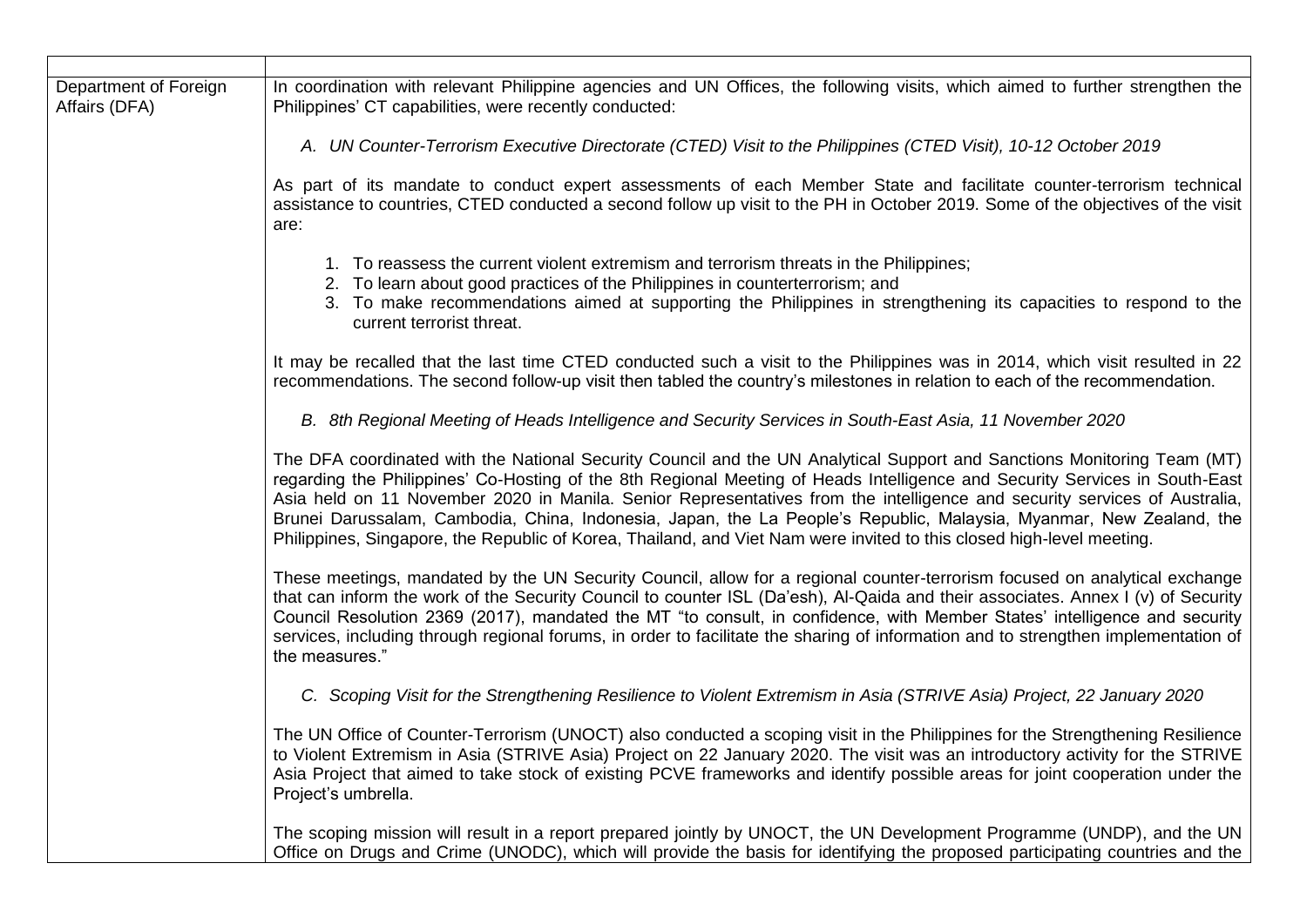|                                                              | activities that will be implemented under the aegis of the Project.                                                                                                                                                                                                                                                                                                                                                                                                                                                                                                                                                                                                                                                                                                                                                                                                              |
|--------------------------------------------------------------|----------------------------------------------------------------------------------------------------------------------------------------------------------------------------------------------------------------------------------------------------------------------------------------------------------------------------------------------------------------------------------------------------------------------------------------------------------------------------------------------------------------------------------------------------------------------------------------------------------------------------------------------------------------------------------------------------------------------------------------------------------------------------------------------------------------------------------------------------------------------------------|
|                                                              | D. UN Countering Terrorist Travel (UNCTT) Programme Technical Assessment Visit, 27 February - 2 March 2020                                                                                                                                                                                                                                                                                                                                                                                                                                                                                                                                                                                                                                                                                                                                                                       |
|                                                              | To recall, in May 2019, the Philippines was invited to the High-Level Launch of the UN Countering Terrorist Travel (UNCTT)<br>Programme, during which launch the Philippines was offered to become a beneficiary country of this Programme. In July 2019,<br>the Secretary of Foreign Affairs and the National Security Adviser informed UNOCT of the Philippines' willingness to participate<br>in the UNCTT Programme.                                                                                                                                                                                                                                                                                                                                                                                                                                                         |
|                                                              | The UNCTT Programme Team conducted a Technical Assessment Visit in Manila on 27 February to 2 March 2020, and has<br>since developed a Roadmap for Implementation, which is currently under review by relevant Philippine agencies.                                                                                                                                                                                                                                                                                                                                                                                                                                                                                                                                                                                                                                              |
|                                                              | E. Joint High-Level Visit of the UN Office of Counter-Terrorism (UNOCT) and UN Counter-Terrorism Executive Directorate<br>(CTED), 2-3 March 2020                                                                                                                                                                                                                                                                                                                                                                                                                                                                                                                                                                                                                                                                                                                                 |
|                                                              | The Government of the Philippines welcomed UNOCT Under-Secretary-General Vladimir Voronkov and CTED Assistant<br>Secretary-General Michele Coninsx for a Joint High-Level Visit to the Philippines on 2-3 March 2020.                                                                                                                                                                                                                                                                                                                                                                                                                                                                                                                                                                                                                                                            |
|                                                              | The High-Level Visit is part of the joint efforts of UNOCT and UNCTED to better understand and respond to Members States'<br>priorities and facilitate the delivery of counter-terrorism-related assistance.                                                                                                                                                                                                                                                                                                                                                                                                                                                                                                                                                                                                                                                                     |
|                                                              | Furthermore, and consistent with its role in establishing and maintaining coordination with and the cooperation and assistance of<br>other nations in combating terrorism, the DFA continues to coordinate with foreign governments and international organizations<br>on the conduct of and participation in other activities (e.g. bilateral meetings, trainings and workshops, conferences) aimed to<br>build the CT capacity of the Philippine government.                                                                                                                                                                                                                                                                                                                                                                                                                   |
| Department of the Interior<br>and Local Government<br>(DILG) | The DILG sustains the drive for good governance, effective and efficient delivery of services that safeguard LGU preparedness<br>and resilience. It supports whole-of-nation approach and mobilizes its offices, bureaus and attached agencies, and local officials<br>in the fight against Violent Extremism (VE).                                                                                                                                                                                                                                                                                                                                                                                                                                                                                                                                                              |
|                                                              | In June 2018, the Preventing and Countering Violent Extremism Program Management Office (P/CVE PMO) was created as the<br>DILG's initiative to promote, harmonize, and sustain its interventions in the movement against VE, as well as Chemical,<br>Biological, Radiological, and Nuclear risks and threats. Furthermore, the P/CVE PMO, together with the DILG's National<br>Barangay Operations Office (NBOO) conducted a Training-of-Trainors (ToT) for the DILG and PNP Regional Offices. A P/CVE<br>module that was community-responsive and relevant to the barangay level was developed by the P/CVE PMO and NBOO. It<br>was cascaded to the regional offices and rolled-out to barangay officials and local police in targeted barangays within their<br>regions. The targeted barangays were provided by the AFP and the PNP, and were vetted by the regional offices. |
|                                                              | In 2019, the P/CVE PMO launched a strategic communications advocacy. Through a series of consultation, Focus Group<br>Discussions with National Government Agencies and Civil Society Organizations (CSOs), information and education campaign                                                                                                                                                                                                                                                                                                                                                                                                                                                                                                                                                                                                                                   |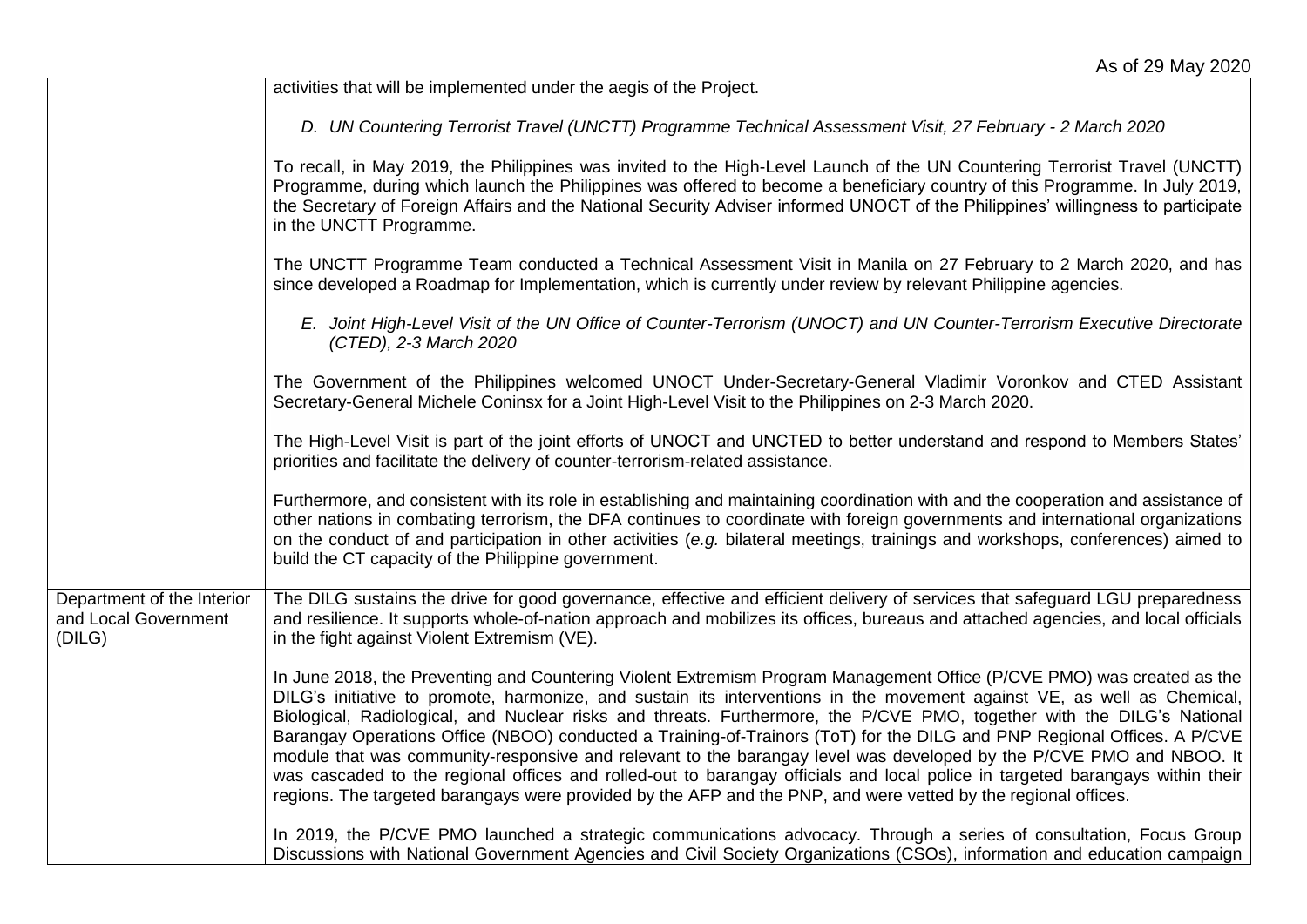|                                                               | materials were disseminated to the 17 regional offices. Currently, the P/CVE PMO is set to publish a P/CVE Convergence<br>Document. The document aims to identify the roles and responsibilities of the attached agencies, DILG field offices and the<br>Local Government Units in violent extremism terror-related incidents. It also harmonizes all the initiatives and efforts of the<br>Department in addressing violent extremism.                                                                                                                                                                                                                                                                                                            |
|---------------------------------------------------------------|----------------------------------------------------------------------------------------------------------------------------------------------------------------------------------------------------------------------------------------------------------------------------------------------------------------------------------------------------------------------------------------------------------------------------------------------------------------------------------------------------------------------------------------------------------------------------------------------------------------------------------------------------------------------------------------------------------------------------------------------------|
|                                                               | The DILG has also issued Memorandum Circular 2019-116, which aims to harmonize all P/CVE programs and activities being<br>undertaken by CSOs and International Organizations in the country. The DILG continues to intensify dialogue through<br>consultative meetings and workshops with the non-government stakeholders to orient them on the National Action Plan on<br>Preventing and Countering Violent Extremism (NAP P/CVE), and possible areas of convergence.                                                                                                                                                                                                                                                                             |
|                                                               | Through Anti-Terrorism Council (ATC) Resolution No. 38, the NAP P/CVE was adopted. The NAP P/CVE is the comprehensive,<br>harmonized and synchronized national strategy of the government to prevent and counter violent extremism. It includes<br>programs that address the political, economic, cultural, psychosocial and religious factors of radicalization that lead to violent<br>extremism.                                                                                                                                                                                                                                                                                                                                                |
|                                                               | The NAP P/CVE is grounded on the 4 pillars of the UN Global Counter-Terrorism Strategy that addresses the conditions<br>conducive to terrorism, preventing and combatting terrorism, building the states capacity and ensuring human rights and the rule<br>of law. The NAP P/CVE is also a response to UN's call to develop a Plan of Action to Prevent VE (A/70/674) and the ASEAN's<br>Manila Declaration to counter the rise of radicalization and violent extremism. It is also aligned with the current National Security<br>Policy and Strategy which highlight the need to address the process of radicalization and prevent recruitment through a whole-<br>of-nation approach.                                                           |
|                                                               | Moreover, the DILG was designated as the lead agency for P/CVE and is responsible for the overall implementation of<br>intervention programs under the NAP P/CVE through the sub-lead and member agencies per vulnerable sector, namely: 1)<br>Community; 2) Persons Deprived of Liberty with Terrorism-Related Cases (PDL with TRC) in Jails and Violent Extremist<br>Offenders (VEOs) in Prisons; 3) Religious Leaders; 4) Learning Institutions; 5) Social Media Users; and 6) OFWs and Religious<br>Scholars.                                                                                                                                                                                                                                  |
| National Intelligence<br><b>Coordinating Agency</b><br>(NICA) | NICA's counterterrorism efforts are anchored on the unilateral and multilateral security measures adopted by the Philippine<br>government to counter terrorism. It orchestrates the intelligence fusion, provides regular intelligence estimate, and heads the<br>Special Monitoring Committee that comes up with regular threat assessments, including the recommended monthly terrorism<br>threat level. NICA also engages local and foreign intelligence agencies on terrorism-related issues and concerns, and assists<br>the government in implementing UN Security Council (UNSC) Resolutions, specifically 1267 and 2178, to deal with the threats<br>posed by AI Qaeda and the Taliban and foreign terrorist fighters (FTF), respectively. |
|                                                               | NICA, along with the Member Agencies of the Anti-Terrorism Council (ATC), is strongly advocating for the amendment of the<br>Human Security Act (HSA) of 2007. Together with the Department of Justice (DOJ) and other government instrumentalities,<br>NICA is likewise involved in the effort to proscribe Daesh-influenced groups in the Philippines, as well as the CPP/NPA, under<br>the HSA.                                                                                                                                                                                                                                                                                                                                                 |
|                                                               | NICA has also proposed a bill that aims to provide stronger legal mechanisms to prevent the entry of FTFs and dissuade                                                                                                                                                                                                                                                                                                                                                                                                                                                                                                                                                                                                                             |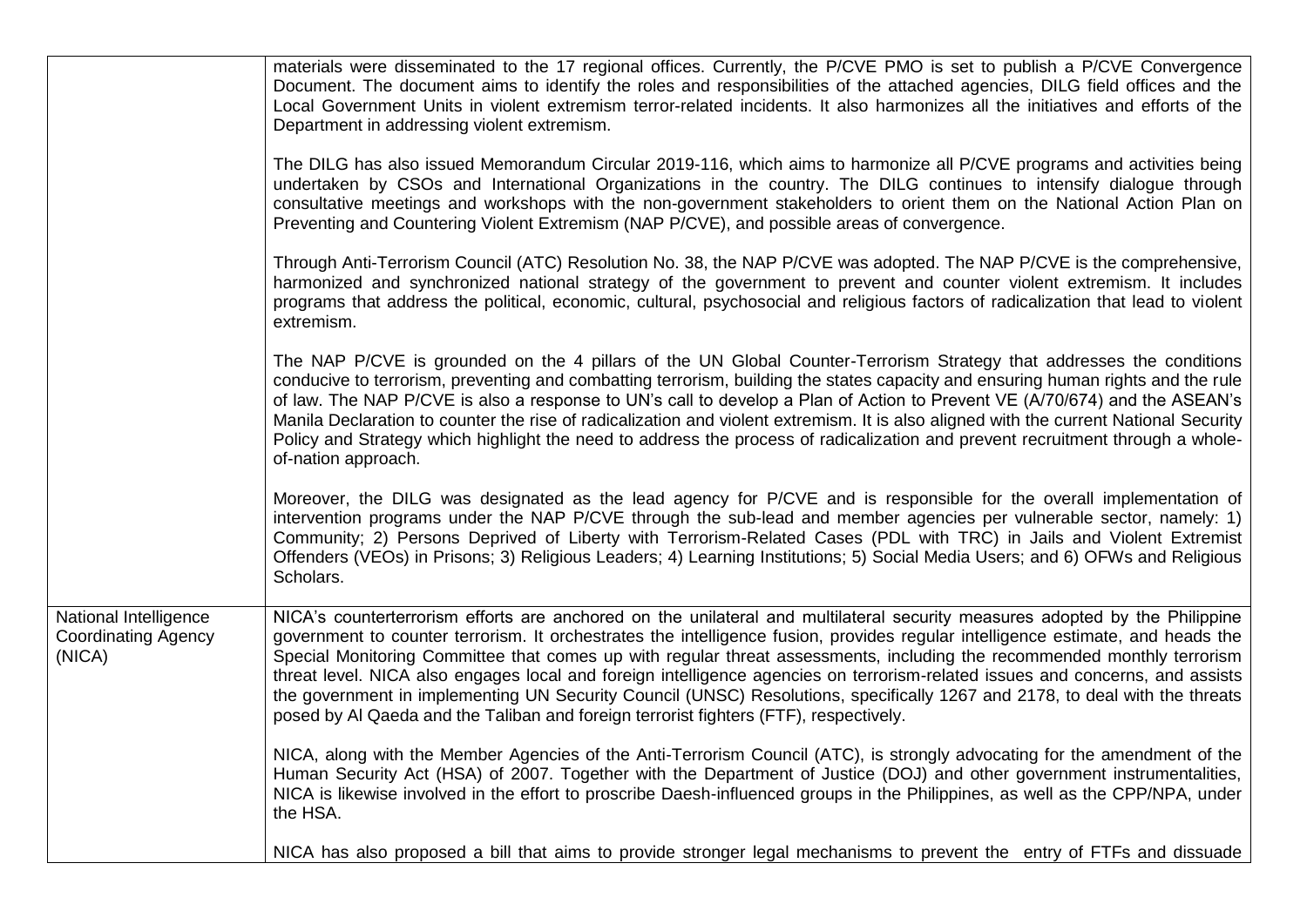|                                         | Filipino nationals from pledging allegiance and/or support to the Daesh and other UN-designated and/or locally proscribed<br>terrorist organizations. The general rationale is to have laws that would preempt, prevent, and disrupt a terrorist attack.                                                                                                                                                                                                                              |  |
|-----------------------------------------|---------------------------------------------------------------------------------------------------------------------------------------------------------------------------------------------------------------------------------------------------------------------------------------------------------------------------------------------------------------------------------------------------------------------------------------------------------------------------------------|--|
|                                         | A series of forums on Countering Violent Extremism (CVE) has been conducted by NICA to combat terrorism. NICA and the<br>Directorate for Operations of the PNP have also conducted the Community Anti-Terrorism Awareness (CATA) program that<br>would instill awareness and vigilance among the local community, and encourage them to provide information to the local police<br>or other government security forces.                                                               |  |
|                                         | NICA has also been inviting subject matter experts, practitioners, and members of the academe for a discussion on Islam and<br>CVE, anchored on the unique socio-cultural and religious setting in the Philippines. The CVE also aims to establish a program to<br>counter radicalism through dialogue and community engagements.                                                                                                                                                     |  |
|                                         | Aside from all these non-armed CT responses, NICA has contributed intelligence that led to the neutralization of dozens of high-<br>risk terrorist personalities.                                                                                                                                                                                                                                                                                                                     |  |
| Anti-Money Laundering<br>Council (AMLC) | A. Adoption of the National Anti-Money Laundering and Countering the Financing of Terrorism (AML/CFT) Strategy (NACS)<br>2018-2022                                                                                                                                                                                                                                                                                                                                                    |  |
|                                         | On 12 November 2018, President Rodrigo R. Duterte approved Executive Order No. 68, Series of 2018, adopting the NACS and<br>creating the National AML/CFT Coordinating Committee. The NACC is headed by the Executive Secretary, with the AMLC<br>Chairman and Bangko Sentral ng Pilipinas Governor as Vice-Chairman. The NACC is composed of Cabinet Secretaries and<br>other Heads of Agencies. EO No. 68 <sup>1</sup> and the NACS <sup>2</sup> are published in the AMLC website. |  |
|                                         | The NACS is a strategic and collective response to Money Laundering/Terrorist Financing (ML/TF) risks identified and provides<br>for a whole of government approach in AML/CFT efforts. It enables the government and the private sector to have a coordinated<br>and strategic approach towards combating money laundering, its related predicated offenses, terrorism and terrorism financing<br>in the country.                                                                    |  |
|                                         | The NACS focuses on seven (7) strategic objectives, to be accomplished in three (3)-tier timeframes (1-year, 3-year, and 5-year<br>periods), namely:                                                                                                                                                                                                                                                                                                                                  |  |
|                                         | Enhance the Philippine AML/CFT Legal Framework in Order to Effectively<br>Objective 1<br>Address the Country's ML/TF Risks and the Deficiencies in the Country's<br><b>Compliance with the International Standards</b>                                                                                                                                                                                                                                                                |  |
|                                         | Strengthen the Anti-Money Laundering Council and its Capacity for ML/TF Intelligence<br><b>Objective 2</b><br>Gathering, Investigations and Prosecutions in order to become a more Effective Partner<br>in Combating Money Laundering and its Predicate Offenses, Terrorism and Terrorism                                                                                                                                                                                             |  |

<sup>1</sup> http://www.amlc.gov.ph/images/PDFs/EO%2068.pdf

l

<sup>2</sup> http://www.amlc.gov.ph/images/PDFs/NACS.pdf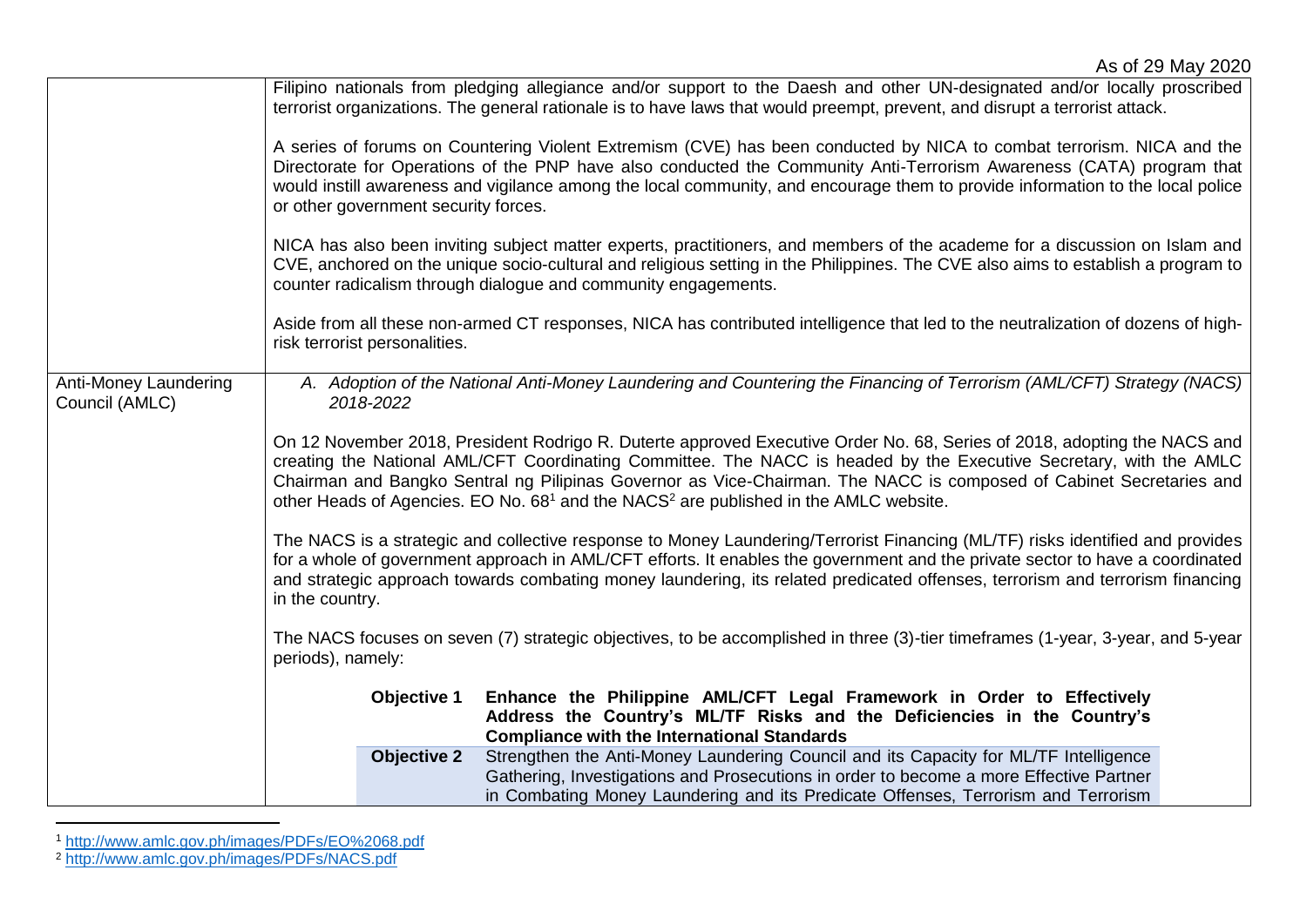|                                                                                                                                                                                                                                                                                                                                                                                                                                                                                                                                            |                    | Financing                                                                                                                                                                                                                                                                                                                    |
|--------------------------------------------------------------------------------------------------------------------------------------------------------------------------------------------------------------------------------------------------------------------------------------------------------------------------------------------------------------------------------------------------------------------------------------------------------------------------------------------------------------------------------------------|--------------------|------------------------------------------------------------------------------------------------------------------------------------------------------------------------------------------------------------------------------------------------------------------------------------------------------------------------------|
|                                                                                                                                                                                                                                                                                                                                                                                                                                                                                                                                            | Objective 3        | Improve Capacity and Collaboration among the FIU, Law Enforcement Agencies and<br>Prosecutors for the Effective Investigation and Prosecution of, as well as the<br>Confiscation of Proceeds Relating to Money Laundering, its Predicate Offenses,<br><b>Terrorism and Terrorism Financing</b>                               |
|                                                                                                                                                                                                                                                                                                                                                                                                                                                                                                                                            | <b>Objective 4</b> | Enhance AML/CFT Regulation and Supervision Framework to Ensure Effective and<br>Robust AML/CFT System in Supervised Institutions for The Purpose of Protecting the<br>Financial System, Designated Non-Financial Businesses and Professions, and the<br>Economy from the Threats of Money Laundering and Terrorism Financing |
|                                                                                                                                                                                                                                                                                                                                                                                                                                                                                                                                            | Objective 5        | Develop and Strengthen Mechanisms to Prevent, Disrupt and Combat Terrorism,<br>Terrorism Financing and Proliferation Financing                                                                                                                                                                                               |
|                                                                                                                                                                                                                                                                                                                                                                                                                                                                                                                                            | Objective 6        | Strengthen Domestic and International Cooperation Mechanisms for the Effective<br>Exchange of Information, Facilitate Actions against Criminals and their Assets and<br>Assist in the Capacity Building of Relevant Government Agencies                                                                                      |
|                                                                                                                                                                                                                                                                                                                                                                                                                                                                                                                                            | Objective 7        | Promote AML/CFT Awareness of Government Agencies, Covered Persons and the<br>General Public to Effectively Combat Money Laundering and Terrorism Financing                                                                                                                                                                   |
| The NACS contains action plans to address terrorism and TF risks. Among these action plans are the following:                                                                                                                                                                                                                                                                                                                                                                                                                              |                    |                                                                                                                                                                                                                                                                                                                              |
| 1. Amendment of the Human Security Act to address deficiencies in the crime of terrorism and UNSCR 1373<br>designations, and to expand the powers of law enforcement agencies.<br>2. Strengthening intelligence analysis system for ML and TF.                                                                                                                                                                                                                                                                                             |                    |                                                                                                                                                                                                                                                                                                                              |
| 3. Inter-agency collaboration for monitoring and prevention of travel of local and foreign terrorist fighters.<br>4. Establishment and/or reinforcement of counter-terror mechanisms at the local government level.<br>5. Develop red flag indicators/typologies on transactions related to terrorism and TF and disseminate to CPs.<br>6. Capacity building on terrorism and TF tactics and trends using cyberspace, and targeted outreach on terrorism and<br>TF trends and actions to be taken to prevent exploitation for TF purposes. |                    |                                                                                                                                                                                                                                                                                                                              |
| From September 2019 to January 2020, the different NACC sub-committees conducted several meetings to discuss and update<br>the NACS Action Plans and Mutual Evaluation (ME) Recommended Actions. On 22 January 2020, the NACC held its first<br>meeting.                                                                                                                                                                                                                                                                                   |                    |                                                                                                                                                                                                                                                                                                                              |
| The NACS Action Plans are at various levels of implementation by the relevant government agencies.                                                                                                                                                                                                                                                                                                                                                                                                                                         |                    |                                                                                                                                                                                                                                                                                                                              |
| B. Amendments to Republic Act No. 9372, or the Human Security Act                                                                                                                                                                                                                                                                                                                                                                                                                                                                          |                    |                                                                                                                                                                                                                                                                                                                              |
| The AMLC is actively participating in the current efforts to amend the Human Security Act (HSA). Senate Bill No. 1083 on the<br>HSA Amendments passed third reading before the Senate. On the other hand, the house bills on the HSA amendments have<br>been consolidated and is with the House Committees on Public Order and National Security, for public consultation. Committee<br>hearings will continue in May 2020.                                                                                                                |                    |                                                                                                                                                                                                                                                                                                                              |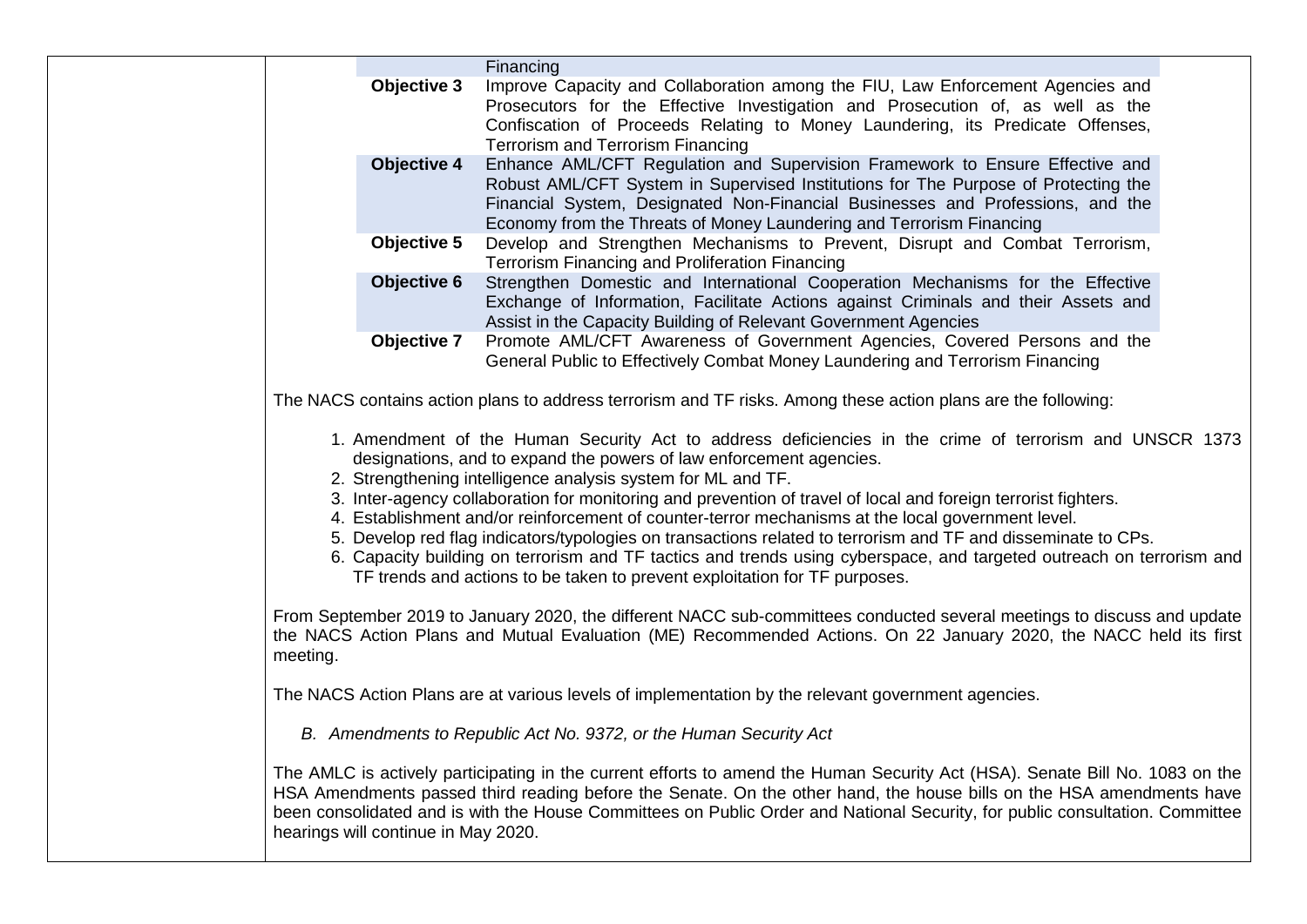The amendments seek to expand the definition of the crime of terrorism, in compliance with the international standards, and also criminalizes the following:

- 1. Inciting to Commit Terrorism;
- 2. Planning, Training, Preparing, and Facilitating the Commission of Terrorism;
- 3. Recruitment to and Membership in a Terrorist Organization; and
- 4. Foreign Terrorist Fighters (FTFs).

The bills also address the deficiencies in the country's implementation of UNSCR 1373. It provides for a process for domestic designations, in line with the requirements of UNSCR 1373, and allows for a process to adopt requests for designation by foreign and supra-national jurisdictions.

The amendment of the HSA was certified as a priority bill by the President. As such, it is expected to be passed during this  $18<sup>th</sup>$ Congress.

*C. 2019 Counter-Terrorism Financing (CTF) Summit, 12-14 November 2019, Manila, Philippines*

The 5th CTF Summit, hosted by the AMLC in partnership with the Australian Transaction Reports and Analysis Centre (AUSTRAC) and the Indonesian Financial Transaction Reports and Analysis Centre (PPATK), was held from 12 to 14 November 2019 at Shangri-La at the Fort, Taguig City, Philippines.

The Summit was attended by over 350 representatives from 29 countries consisting of officials and experts from financial intelligence units, senior representatives from the policy, regulatory, law enforcement and national security agencies, the FinTech/RegTech industry, financial industry, multi-lateral bodies, think tanks and academia from across the region and the globe.

This year's CTF Summit theme is *Together United - Strengthening Our Region*. Participants reflected on the growth and the substantial achievements of the Summit and its working groups since its establishment in 2015. This includes the evolution of the regional Financial Intelligence Consultative Group (FICG) to both improve the understanding of key regional CTF risks and strengthen operational collaboration between regional FIUs on mutually agreed transnational crime priorities.

The Summit addressed a range of key and emerging money laundering and terrorism financing issues, including child exploitation, human trafficking, wildlife smuggling, trade-based money laundering and corruption. The abuse of crowd funding, social media platforms and virtual assets were also considered.

*D. Financial Intelligence Consultative Group on Counter-terrorism/Terrorist Financing*

The FICG was organized during the Bali, Indonesia Summit in August 2016 and participated in by the Financial Intelligence Units from the Philippines, Australia, Indonesia, Thailand, Brunei Darussalam, Malaysia, New Zealand and Singapore. Other participants include Cambodia, Laos PDR, Myanmar and Vietnam.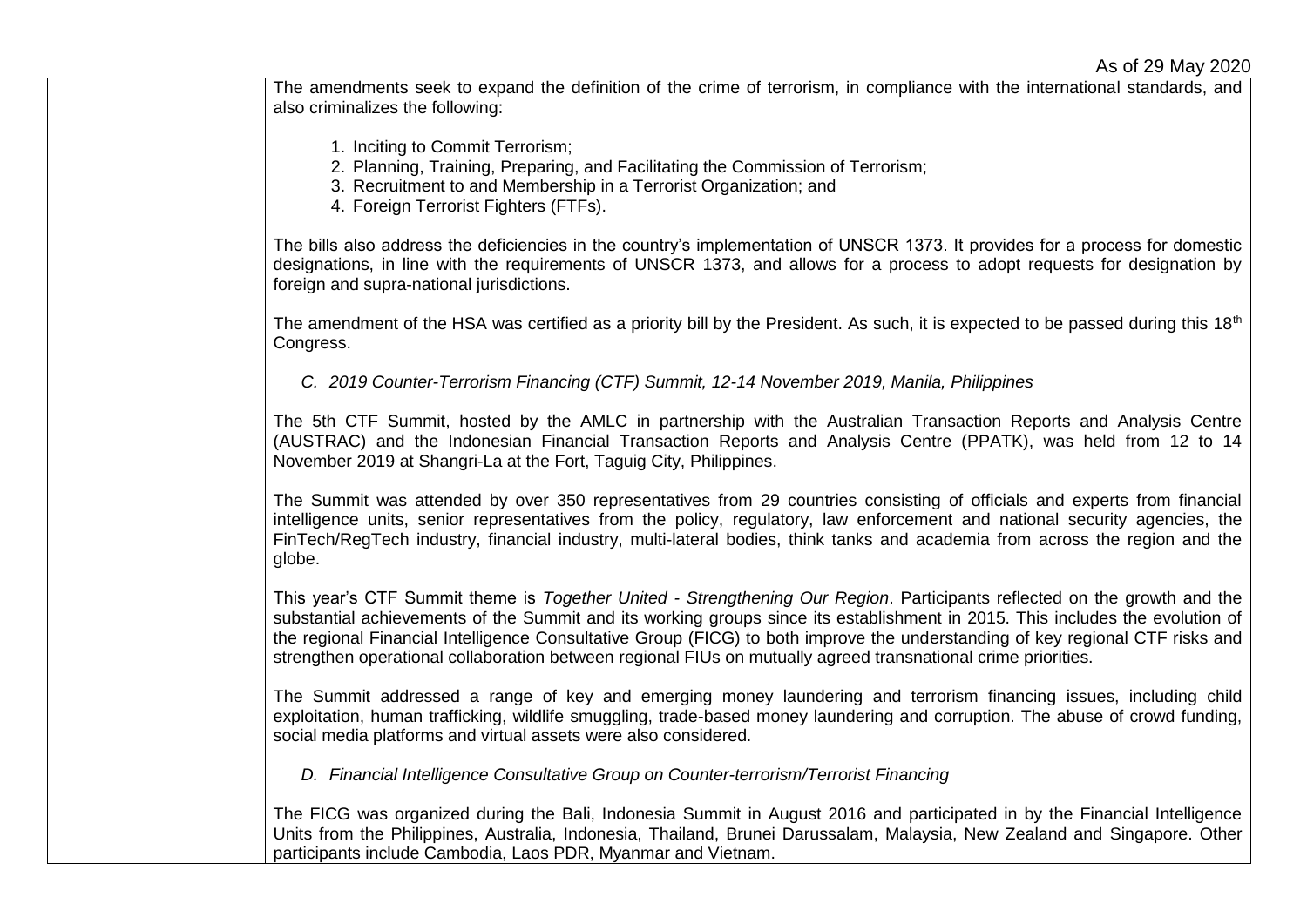The FICG aims to develop a mechanism for regional financial intelligence analyst exchanges among the ASEAN and close partner FIUs by, among others, providing regular and informal means of communication for FIU heads; facilitating proactive information-sharing and alignment of operational AML/CFT, and assisting FIU critical incident responses for timely informationsharing. The group convenes approximately six times a year, either through Face-to-Face meetings or teleconferences.

For 2019 and 2020, the FICG has five working groups namely, South East Asia Counter Terrorism Financing Working Group (SEACTFWG), Information Sharing Platform Working Group, Private Sector Work Stream, Anti-Money Laundering (AML) Work Stream, and CTF Summit Secretariat.

The AMLC and AUSTRAC are co-chairs of SEACTFWG. One notable program of the SEACTFWG in 2019 is the *Terrorism Financing Disruption Toolkit***.** It was developed to identify and share disruption strategies among SEACTFWG members; help FIUs know how their knowledge, expertise and information sharing could contribute to the protection of others in the region; highlight information sharing processes for each FIU; provide useful guidance about technological options available to support disruption efforts; and operationalize the SEACTFWG by FIUs supporting multilateral disruption efforts. It provides both unilateral and multilateral disruption tools, alternate disruption options and case studies.

Each working group has its work projects which were presented and delivered during CTF Summits.

# *E. Analyst Hubbing Exchange*

In 2018, the FICG launched the first Analyst Hubbing Exercise, a program where analysts from different jurisdictions work together on a specific criminal investigation or on a thematic topic of mutual priority for all participating countries. The focus of the first Analyst Hubbing Exercise is Terrorism and/or Terrorism Financing. The first run of the said program was held in Kuala Lumpur, Malaysia last 30 July to 2 August 2018. It was participated in by the FIUs of the Philippines, Australia, Indonesia, Malaysia, Singapore and Thailand. The second run was also held in Kuala Lumpur, Malaysia last 29 April to 3 May 2019 and was participated in by several FIU-members of the FICG. It focused on unregistered money business services or HAWALA.

*F. Maute Network Analysis under the Multi-Lateral Analyst Exchange Program (MAEP) on Terrorism Financing*

In 2018, a multi-lateral analyst exchange program (MAEP) was undertaken among the FIUs of the Philippines, Australia, Indonesia and Malaysia. Initially, the aim of this MAEP was to determine the financing related to the Maute Group. Following analysis conducted during the exchange, the focus expanded to identify and understand the flow of funds, fighters and material support to the Maute Group and associated groups in the Philippines, in relation to the 2017 Marawi Siege.

The MAEP identified associations with other international terror groups, financiers and foreign terrorist fighters related to the 2017 Marawi Siege. It identified a prominent financier and led to the discovery of probable modes of terrorism financing. It also identified money movement channels, including remittance agencies and use of hawalas.

For every leg of the MAEP, the FIUs validated and disseminated analysis and information with their domestic law enforcement and intelligence agencies. In the case of the AMLC, briefings were conducted with the Joint Terrorism Financing Investigation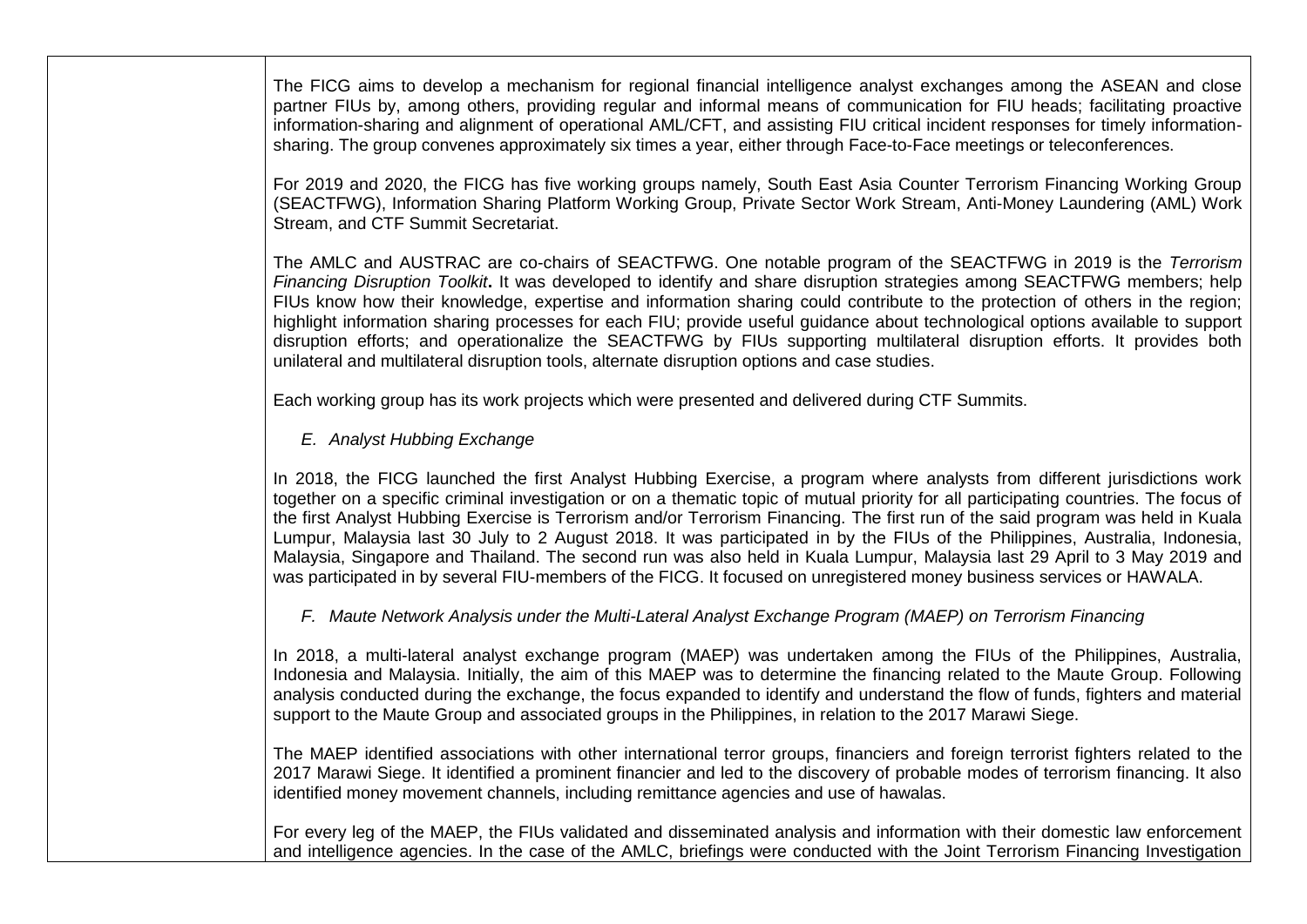Group (JTFIG), intelligence agencies and counter-terrorism units of law enforcement units. The JTFIG was able to validate information with respect to identified FTFs.

The MEAP final report produced actionable intelligence that was used by the AMLC and domestic law enforcement agencies to support counter-terrorism/TF operations and expand their investigative actions. The results were also disseminated to foreign counterparts, which were identified to have a nexus with the siege.

The AMLC coordinated with financial institutions for documents related to the new personalities identified in the Maute network analysis, and with relevant agencies. The AMLC also sought the assistance of the Bangko Sentral ng Pilipinas with regard to the registration of the identified foreign exchange dealer/money changer/remittance agent and other business documentation.

*G. Information Sharing Protocol – Public-Private Partnership Program* 

To further strengthen suspicious transaction reporting, the AMLC engaged covered persons, particularly banks and money service businesses (MSBs) to enter into an Information Sharing Protocol (ISP) Agreement. Under the ISP, covered persons are required to provide information to the AMLC within the STR framework whenever the latter makes a targeted request for customer and transaction information. The ISP was used to share preliminary intelligence on terrorism and TF, which triggered STR submissions. As of date, the AMLC has ISP agreements with three (3) of the largest MSB networks in the country, and two (2) universal/commercial banks.

*H. Joint Terrorism Financing Investigation Group (JTFIG)*

The JTFIG was established in 2014 as an inter-agency law enforcement task force. The JTFIG members meet weekly to address the terrorism and terrorism financing threat in the Philippines, South East Asia and even in Australia. It is composed of the counter-terrorism and TF officers of the AMLC, the National Bureau of Investigation, various Philippine National Police Units, Bureau of Immigration, Intelligence Services of the Armed Forces of the Philippines, as well as representatives of the US Federal Bureau of Investigation, Australian Federal Police and the AUSTRAC. Since its activation, it has looked into several individuals, threat groups, and entities for possible links with local terrorist groups like the Abu Sayyaf Group (ASG).

For the year 2019, the AMLC participated in a total of 43 JTFIG meetings. This year, AMLC has attended 18 JTFIG meetings, including the eight (8) virtual meetings during the quarantine period. At least 1 analyst and 1 investigator from the AMLC attend and participate in the weekly JTFIG meetings.

The JTFIG 2019 meetings identified 301 persons-of-interest and eight (8) organizations with terrorism nexus. Of this, around 30 persons-of-interest and seven (7) non-profit organizations are subjects of ongoing AMLC financial investigation for possible terrorism financing cases.

*I. Target Intelligence Packaging (TIP)* 

The term "Target Intelligence Packaging" denotes a case-based discussion to formulate strategies in investigating cases and/or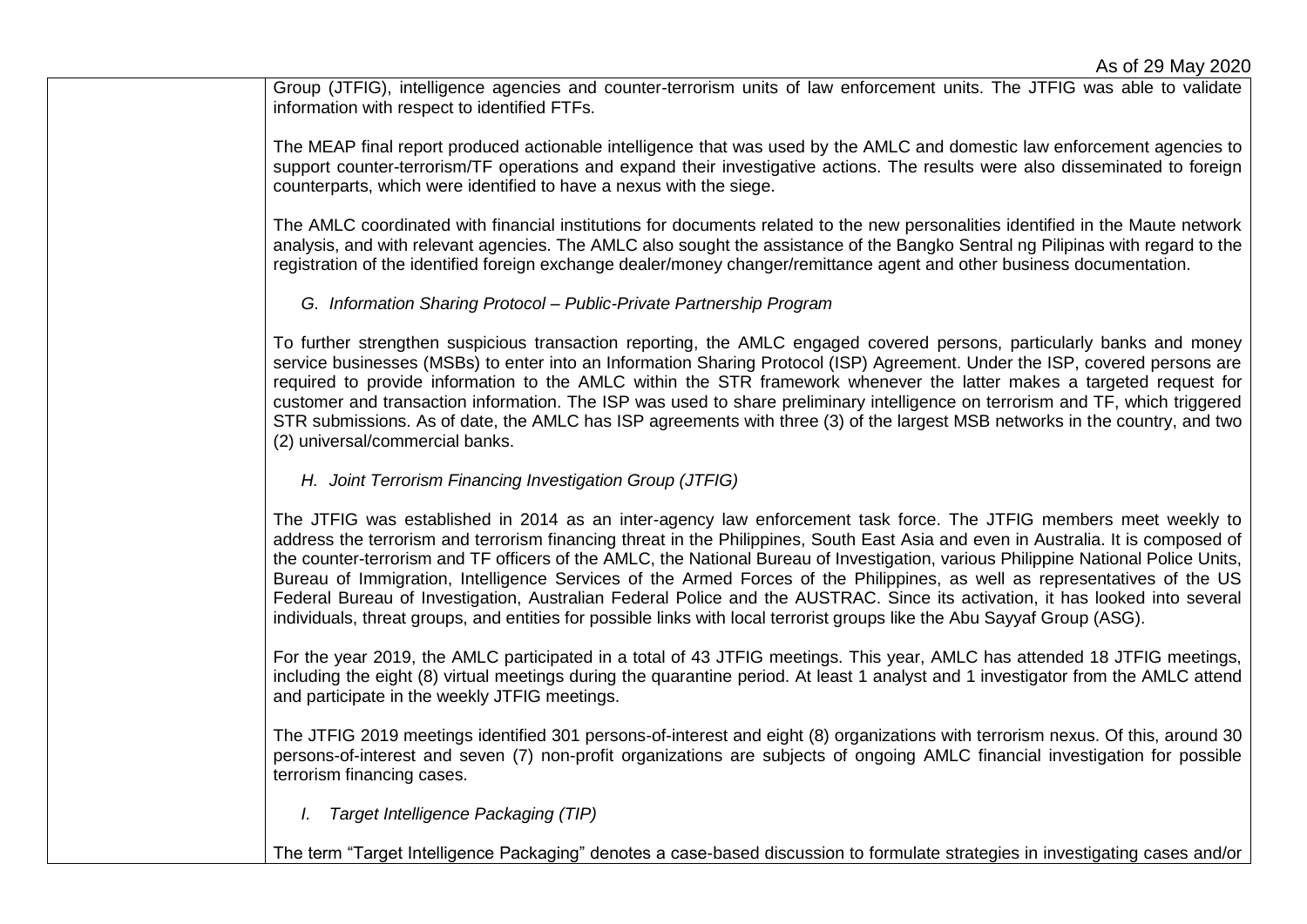persons-of-interest. It aims to meet specific Law Enforcement Agencies (LEAs) to discuss and target predicate crimes such as corruption, terrorism and terrorism financing (TF), fraud and drugs. It is an effective mechanism for the referral of cases to the AMLC and coordinate parallel investigations with LEAs.

In 2019, the AMLC spearheaded two (2) Target Intelligence Packaging (TIP) workshops focused on TF. TIPs conducted were also infused with discussion of various topics to highlight the importance of financial investigation for purpose of constricting the sources of funds of terrorists.

A total of 112 persons in interest were discussed in the two (2) TF-related TIPs. The AMLC and the relevant agencies also exchanged information regarding the asset of a UN designated person. This led to the indefinite freezing of the person's assets.

- *J. Terrorist Financing Exchange of Information, Investigations, Freeze, Forfeiture and Cases*
	- 1. *Dissemination of Financial Intelligence*. The AMLC disseminates financial intelligence to law enforcement agencies, other relevant government bodies and international counterparts to assist in in the investigations of money laundering and terrorism financing. In 2019, the AMLC disseminated thirty-seven (37) financial intelligence reports related to terrorism and TF.

From January 2020 to April 2020, the AMLC disseminated twenty-nine (29) financial intelligence reports related to terrorism and TF. The increase in the financial intelligence reports can be attributed to the strengthening of coordination mechanisms, particularly the conduct of TIP workshops with intelligence/law enforcement agencies.

- 2. *Bank Inquiry*. In 2019, the AMLC conducted six (6) bank inquiries in relation to terrorism and TF.
- 3. *Freeze Order*. In 2019, the AMLC was able to freeze assets of three (3) persons in relation to terrorism and TF. This includes the freezing of the accounts of a UN-designated person in the amount of PhP217,165.06 and a parcel of land of another UN designated person.

The AMLC has likewise frozen the total amount of PhP14,915,810.82 of a non-profit organization suspected of being a front to a domestic terrorist organization.

- 4. *Civil Forfeiture.* The AMLC has filed a civil forfeiture case on the PhP52 million recovered during the Marawi siege. The PhP52 million is under indefinite freeze by the AMLC since 2017. The AMLC has likewise filed civil forfeiture action on the PhP217,165.06 of the UN-designated person.
- 5. *Terrorism Financing Cases.* In 2018, the AMLC filed two (2) TF cases before the DOJ. As of date, one has been filed before a Regional Trial Court, while the other is pending resolution before the DOJ. The case pending resolution is in relation to the Maute family.

**Case Filed with the Regional Trial Court**: On 26 March 2016, ten (10) crew members of a tugboat, all citizens of Country I, were abducted off the waters of southern Philippines while on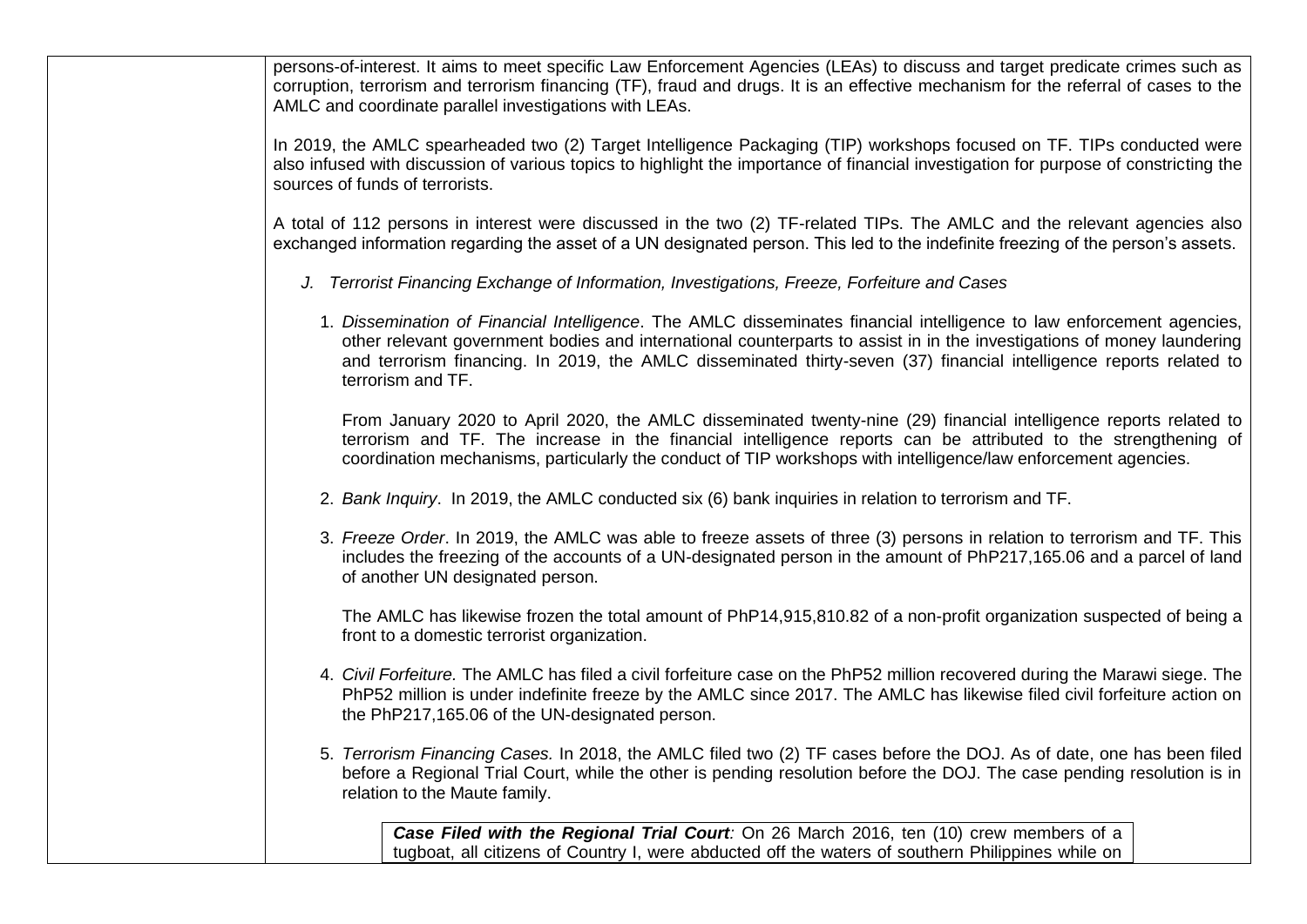their way to a coal port in the Philippines.

Intelligence sources disclosed that the kidnappers were members of the Abu Sayyaf Group (ASG) who demanded Php50,000,000.00 (approximately USD1 million) as ransom money to be deposited to a specific bank account with "Bank A". The ASG, a UN-designated terrorist organization often resorts to kidnapping to fund their operations and general logistical expenses.

Philippine law enforcement and intelligence agencies requested AMLC to monitor the deposit account maintained at Bank A that allegedly belonged to the kidnappers. Coordination was done with Bank A in order to monitor the activities of the bank account in a real-time manner and immediately provide vital information including CCTV footages of the "JJ" who was withdrawing money from the account.

The AMLC filed before the DOJ a criminal complaint for violation of Section 8 of Republic Act No. 10168 (Terrorism Financing Prevention and Suppression Act of 2012), against JJ who received funds for the ASG by transacting withdrawals by way of the ATM account used as depository or recipient of funds intended for the ASG.

*K. Risk Assessments and Studies in relation to Terrorism and Terrorism Financing*

*1. Second National Risk Assessment (NRA), published December 2017*

Terrorism and Terrorism Financing threat assessment was integrated in the Philippines' first and second National Risk Assessment (NRA) reports. Under the second NRA report, Terrorism threat in the country is rated high given the high number of violent incidents associated with terrorist/threat groups. Similarly, Terrorism Financing threat is rated high as terrorist/threat groups in the country appear to have a systematic and established method of raising funds for their operations.

The TF Risk Assessment identified the different terrorist/threat groups in the country, and the methods used by each group to raise funds. Quantitative and qualitative information were sourced from law enforcement and intelligence agencies, as well as academic research and open source data. Based on the data gathered, the 2<sup>nd</sup> NRA concluded that terrorism financing risk is high.

Terrorist/threat groups in the Philippines predominantly use illegal means to raise funds. They resort to criminal activities such as kidnapping for ransom, extortion, carnapping, and robbery.

*2. NPO Risk Assessment (published, December 2018)<sup>3</sup>*

l

<sup>3</sup> http://www.amlc.gov.ph/images/PDFs/NPO%20Risk%20Assessment.pdf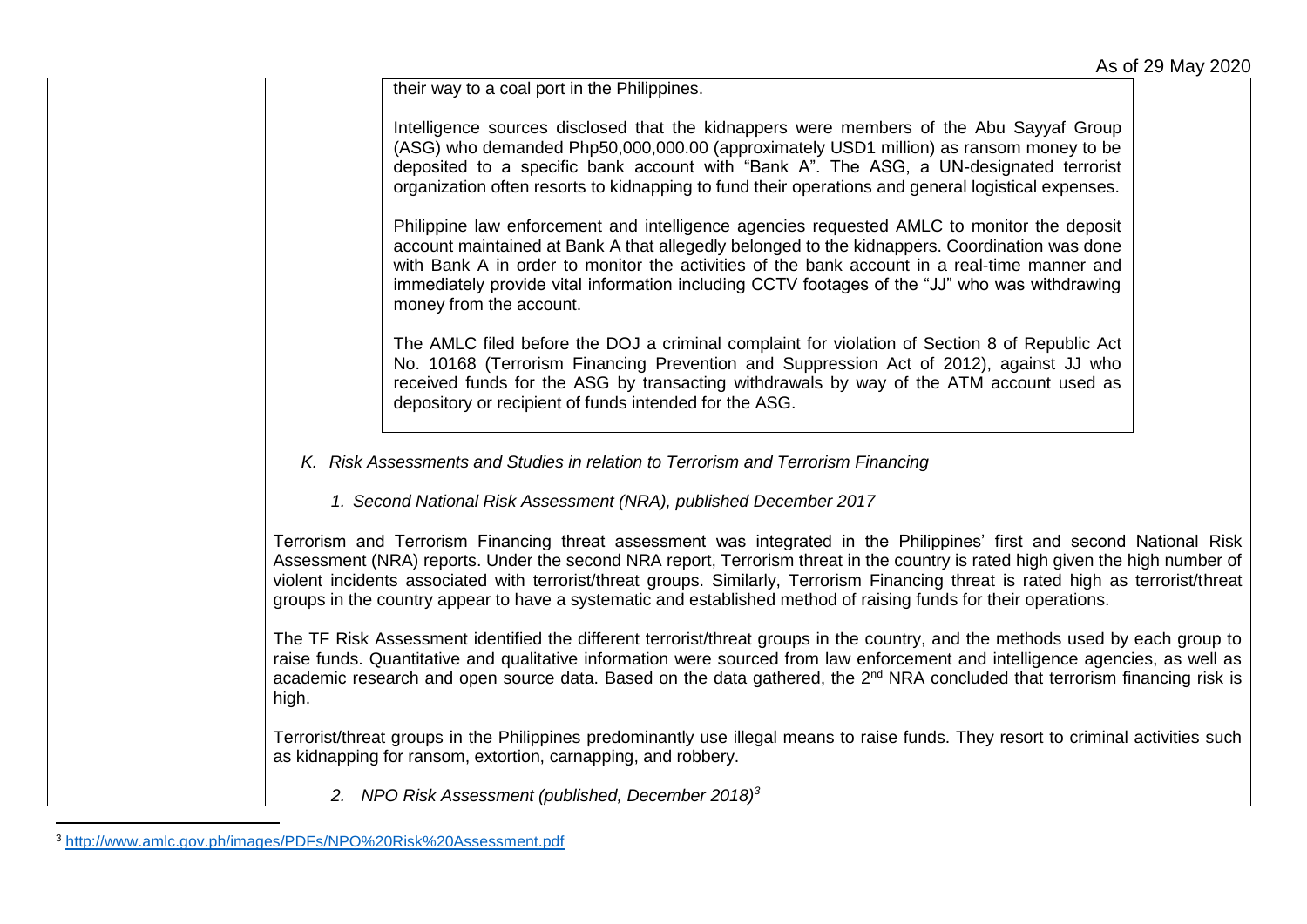The Non-Profit Organization (NPO) risk assessment looked into the money laundering (ML) and terrorism financing (TF) risks of the sector. ML/TF threats are separately assessed based on investigations and cases involving NPOs, suspicious transaction report (STR) analysis, and inputs from sector representatives. ML Threat is assessed as Medium, while TF Threat is assessed as High Low. Vulnerability is assessed as Medium.

A total of 32 NPOs were identified in terrorism and TF-related STRs, and referrals from the intelligence community. The identified NPOs are dispersed across the country. Their participation in TF activities, however, is unconfirmed and based solely on intelligence information with no sufficient data (financial analysis) or evidence to directly link these NPOs to threat groups or terrorist groups. This indicates that while it is possible that NPOs may have been used for terrorism financing purposes, the same is not the preferred mode for raising funds or providing support to terrorist/threat groups. Majority of the identified sub-sets are service type, specifically, charitable, social development, humanitarian disaster relief, and educational. The banking sector appears to be the preferred channel for NPOs which may have been used for terrorism financing. This is based on the STRs submitted and on the International Islamic Relief Operations (IIRO) case.

*3. Study on Possible International Funding of NPOs Related to a Local Communist Terrorist Group (CTG)*

The study, which was conducted in 2019, aims to identify NPOs acting as legal front groups of the local CTG that received double funding for single projects through financial grants given by countries and international funding agencies. Analysis of relevant covered/suspicious transaction reports (CTRs/STRs) led to the identification of four (4) NPOs which may have possible links with the local CTG. The study has been disseminated to an intelligence agency.

*4. ISIL and Regional Terrorism Financing: 2018 Update from SEA-CTFWG: Self-Funding of ISIL Southeast Asia (led by the AMLC)*

In line with the South East Asian Counter-Terrorism Financing Working Group (SEA CTFWG) data collection project, the AMLC, as the project manager on Self-Funding, crafted a comprehensive report on how the ISIL-aligned terrorist organizations and other high-risk groups in Australia and SEA region raise funds through self-funding. The SEA CTFWG members and guests shared information on the identified self-funding sources used by the terrorist or threat groups in the Southeast Asia aligned with ISIL; provided analyzed financial intelligence, classified, and open source information; agreed to collaborate on top-priority targets to develop disruption strategies, which may be done through analyst exchange programs; and work with law enforcement agencies or regional agencies to implement these disruption strategies.

The AMLC spearheaded an examination of ISIL-SEA's self-funding to understand it further and to put disruption strategies in place. The report identified that terrorist groups in the SEA region and Australia raised funds through self-funding through illegal activities and also by legitimate means. Self-funding by illegal activities are those raised from criminal sources, such as kidnapping for ransom, extortion from the local population, and drug trafficking or drug smuggling. Another method of selffunding for terrorism financing is through legitimate sources, such as family support, sympathizers' donations, business profits and legitimate income.

*5. Foreign Terrorist Fighters (FTF) Study - a three-part study with strategic, operational intelligence, and tactical*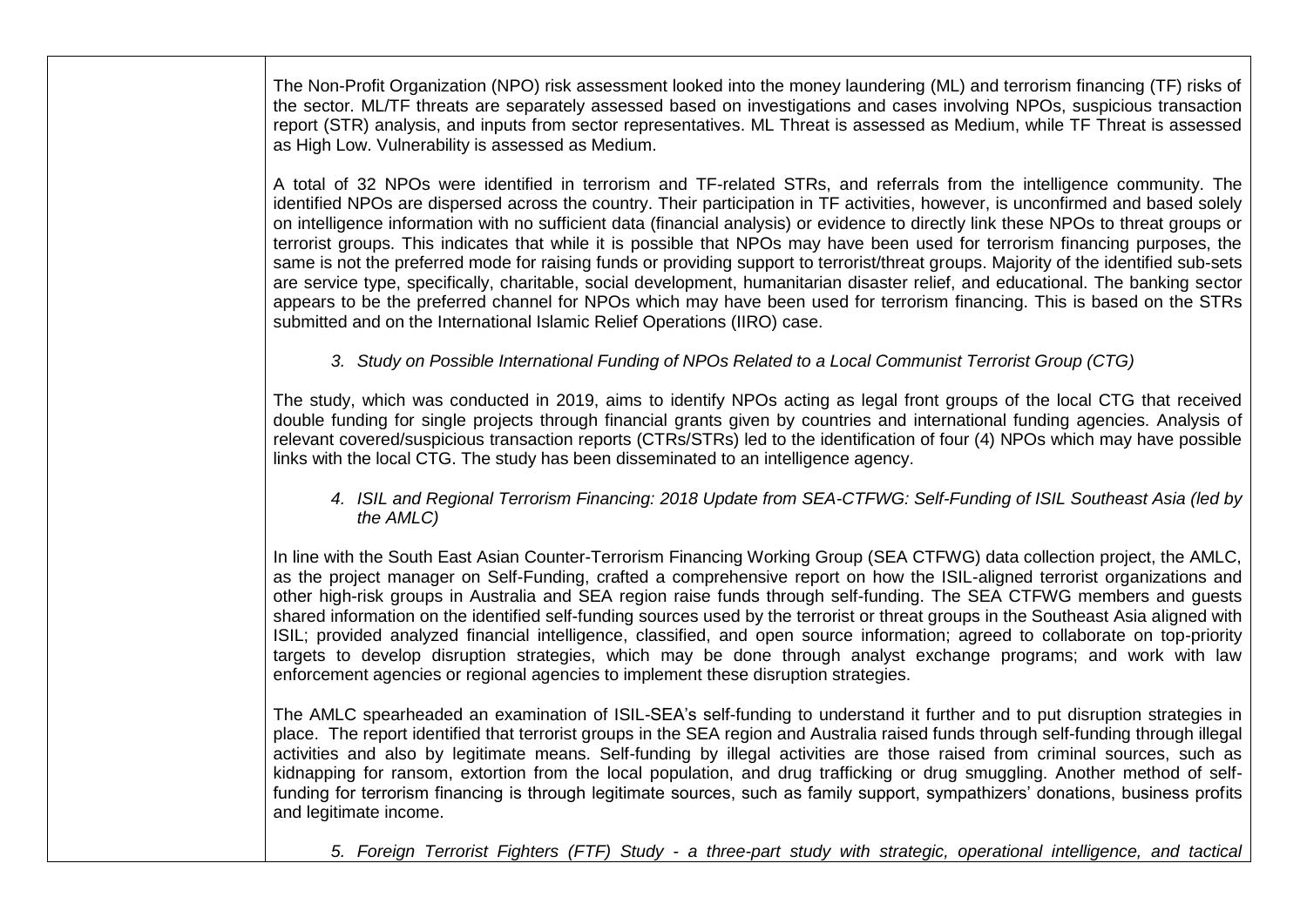*analysis components (on-going to cover 2019-2020)*

The AMLC is conducting a three-phase risk assessment on foreign terrorist fighters (FTFs). The assessment aims to integrate strategic (1<sup>st</sup> phase), operational (2<sup>nd</sup> phase), and tactical (3<sup>rd</sup> phase) analysis to gain a deeper understanding of the country's risk and exposure to FTFs and cross-border terrorism linked financial activity. At a strategic level, the report aims to examine aggregated transaction activity by suspected FTFs and their supporters to inform policymakers and industry on methods and channels used for terrorism and extent of suspected TF, in terms of amount and persons/jurisdictions involved. At an operational level, the report aims to produce a typologies brief for the industry to gain insight into the profile and financial activity of FTFs. Lastly, at a tactical level, the report aims to trace financial linkages of known FTFs in order to uncover new leads on other FTFs and sympathizers.

The three-part study will be completed and released by the AMLC within 2020.

*L.ISIL and Affiliates to ISIL*

The AMLC participates and contributes to the work of the Financial Action Task Force (FATF) in identifying financing schemes of ISIL and its affiliates. In the Philippines, the Maute Group is a Daesh/Islamic State of Iraq and Syria (ISIS) inspired group based in Butig, Lanao del Sur. The group consists of known clans in the Lanao del Sur area. The group has initially gained prominence in 2015, infamous for its apparent penchant for killing military personnel and civilians in the Marawi City and Lanao del Sur area in general. The group pledged allegiance to the ISIS, in 2016.

Sources of Revenue

*1. Family Support/ Business profit/Zakat*

The Maute clan received its funds primarily from its family members particularly from their patriarch and matriarch. The Maute clan also served as constructors for Marawi-based infrastructure projects.

Zakat (religious donations) given through the Maute Group, as well its business ventures helped in fund-raising said group's activities.

*2. Remittances from a foreign terrorist financier*

In the case of Marawi City siege perpetuated by the Maute Group, intelligence community reported that funds for the siege came both directly from ISIS central as well as local sources.

According to the intelligence agencies and authorities, ISIS channeled the funds amount through a Malaysian professor who arranged the transfer of funds from Syria through Indonesia and then to the Philippines through a money service business (MSB).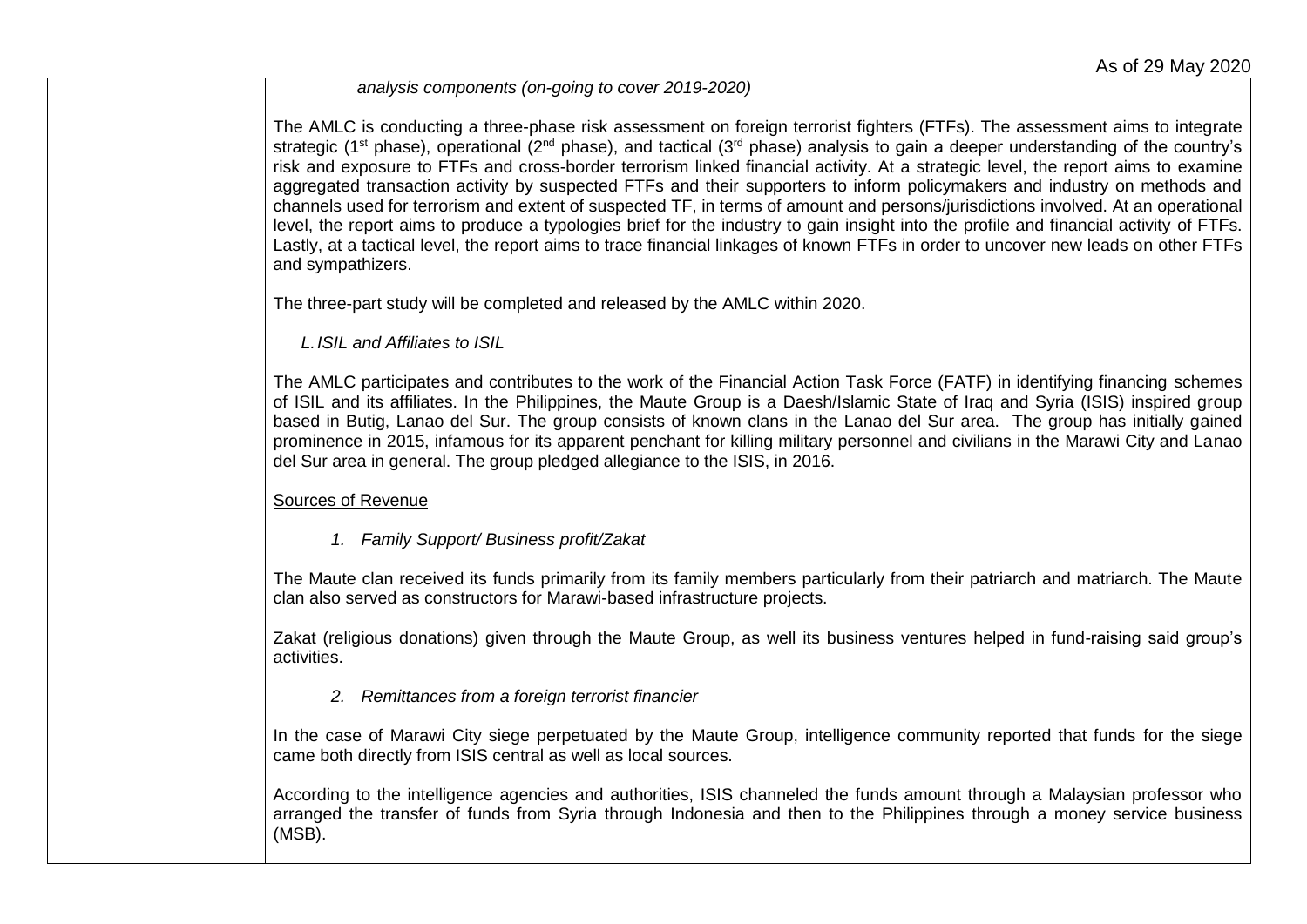|                                                                                         | 3. Criminal activities such as arms sales/smuggling, extortion                                                                                                                                                                                                                                                                                                                                                                                                                                                                                                                                                                        |
|-----------------------------------------------------------------------------------------|---------------------------------------------------------------------------------------------------------------------------------------------------------------------------------------------------------------------------------------------------------------------------------------------------------------------------------------------------------------------------------------------------------------------------------------------------------------------------------------------------------------------------------------------------------------------------------------------------------------------------------------|
|                                                                                         | The Maute Group was also believed to have resorted in arms sale and smuggling. The Maute Group was also reportedly<br>extorting from local businessmen and political families in Lanao del Sur.                                                                                                                                                                                                                                                                                                                                                                                                                                       |
| Anti-Terrorism Council -<br>Program Management<br>Center (ATC-PMC)                      | ATC-PMC leads inter-agency meetings and coordination activities to assist in the amendment of the HAS, which amendments<br>aim to include provisions on FTFs, incitement to terrorism, providing material support to terrorists or terrorist organizations,<br>proscription requests from foreign jurisdictions and supra-national jurisdictions, and, countering violent extremism in schools,<br>among others.                                                                                                                                                                                                                      |
|                                                                                         | ATC-PMC, as the secretariat to the National Security Council-Strategic Trade Management Committee (NSC-STMCOM),<br>together with the Strategic Trade Management Office (STMO) and the Anti-Money Laundering Council (AMLC), has also<br>initiated a new comprehensive bill that would address proliferation financing and would ensure the country's compliance with UN<br>Security Council Resolution 1540. In this regard, ATC-PMC has engaged subject matter experts from the European Union<br>Outreach Programme on dual-use trade controls (P2P), US Department of State's programmes on Cooperative Threat<br>Reduction (CTR). |
|                                                                                         | For the operationalization of the National Action Plan on Preventing and Countering Violent Extremism (NAP P/CVE), the ATC-<br>PMC monitors its implementation of NAP P/CVE, and, together with the DILG, has conducted several workshops and<br>campaigns to raise awareness and improve the monitoring, evaluation, and reporting of PCVE efforts.                                                                                                                                                                                                                                                                                  |
| Department of<br>Transportation (DOTr) -<br>Office for Transportation<br>Security (OTS) | OTS is a product of the 9/11 terrorist attacks and was created as the single authority and regulatory agency to secure the<br>transportation systems of the country. It is part of the commitment of the Philippines to implement international transportation<br>security protocols in accordance with the ICAO (Annex 17) and IMO (ISPS Code) conventions of which the country is a<br>signatory. These protocols constitute part of the anti-terrorism policy of the country with respect to public transportation.                                                                                                                |
|                                                                                         | On the aspect of civil aviation security, OTS updated the National Civil Aviation Security Program (NCASP) last year. The<br>NCASP prescribes preventive measures in the operations of international and domestic airports and airlines, which include<br>periodic security audits and inspections, security risk assessments, and security coordination activities, among others, to protect<br>civil aviation from the threat of terrorism. OTS also operates security screening checkpoints in all airports.                                                                                                                       |
|                                                                                         | On maritime transportation security, OTS continues to implement the ISPS Code and is in the process of revising its National<br>Security Program for Maritime Transportation, which prescribes preventive measures in the operations of international and<br>domestic ports and ships, which include periodic security audits and inspections, security risk assessments, and security<br>coordination activities, among others, to protect maritime transportation from the threat of terrorism. OTS also issues security<br>certificates of compliance to ships and port facilities.                                                |
|                                                                                         | On land transportation security, there is no international land transportation security protocol considering that not all countries<br>have land borders with other countries. It is assumed that the security of land travel is left to the security policies and<br>procedures of each state. Nonetheless, as part of the government's efforts to prevent terrorists from attacking road and rail<br>transportation facilities, OTS is implementing the National Land Transportation Security Program, which prescribes preventive                                                                                                  |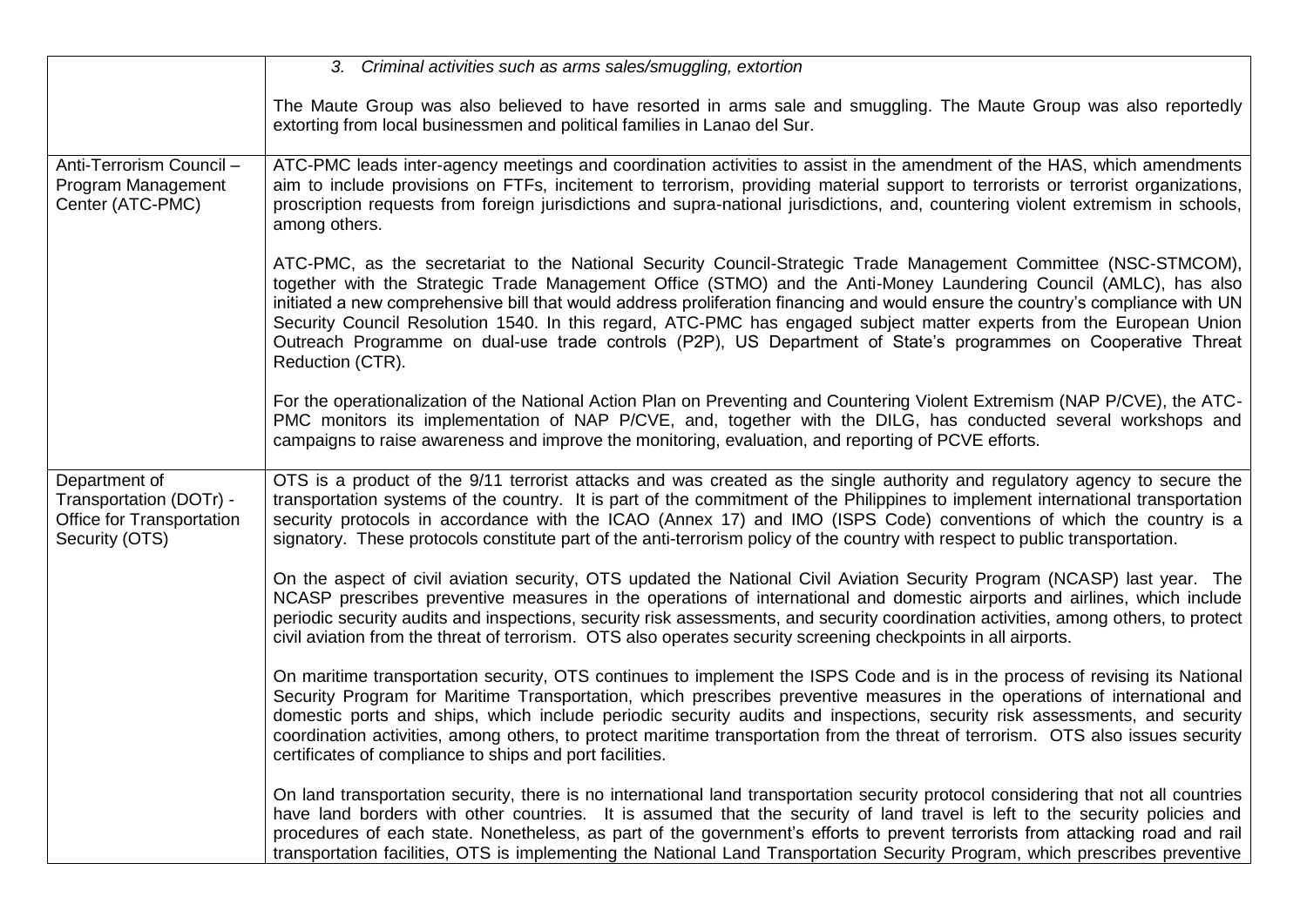|                                                                                                   | measures in the operations of buses/bus terminals and trains/train stations. Likewise, this policy includes periodic security<br>audits and inspections, security risk assessments, and security coordination activities, among others, to protect land<br>transportation from the threat of terrorism. OTS is also capacitating the personnel of bus and train companies on security<br>matters to enhance the security postures of their respective facilities.                                                                                                                                 |
|---------------------------------------------------------------------------------------------------|---------------------------------------------------------------------------------------------------------------------------------------------------------------------------------------------------------------------------------------------------------------------------------------------------------------------------------------------------------------------------------------------------------------------------------------------------------------------------------------------------------------------------------------------------------------------------------------------------|
| Department of Trade and<br>Industry (DTI) - Strategic<br><b>Trade Management Office</b><br>(STMO) | Republic Act No. 10697, also known as the Strategic Trade Management Act (STMA), is an essential addition to the suite of<br>legislation aimed at improving the overall national capacity to combat international terrorism. The STMA created the Strategic<br>Trade Management Office (STMO) as the lead government agency responsible for limiting the ability of bad actors to obtain<br>strategic equipment, materials, and technologies used for illegal purposes, including terrorism.                                                                                                      |
|                                                                                                   | Below are the specific initiatives by STMO regarding measures to eliminate international terrorism in the Philippines:                                                                                                                                                                                                                                                                                                                                                                                                                                                                            |
|                                                                                                   | 1. Risk Assessment Criteria - STMO uses Risk Assessment criteria in the performance of its registration and<br>authorization functions. The Risk Assessment criteria involve layers of checks such as vetting of persons, screening<br>of end-users, and other relevant parties, to ensure that United Nations Security Council-designated individuals and<br>entities have no part in the trade of strategic goods and technologies.                                                                                                                                                             |
|                                                                                                   | 2. Information Management and Sharing - STMO is building business intelligence (BI) platforms utilizing firm-level<br>trade data and maintaining country risk profiles to assist the office in operations and policymaking. STMO shares<br>this information with other government agencies such as the Bureau of Customs, the Department of Foreign Affairs,<br>among others.                                                                                                                                                                                                                     |
|                                                                                                   | 3. National Security Council - Strategic Trade Management Committee (NSC-STMCOM) Sub-Committee Meetings -<br>The NSC-STMCOM Subcommittees and Technical Working Group are inter-agency bodies created to assist STMO<br>in the implementation of the STMA in specific areas like Risk Assessment, Technical Reach Back, Enforcement, and<br>Trade Facilitation. The subcommittees, through established inter-agency protocols, work closely together to increase<br>the capacity to detect and disrupt illegal strategic goods trade, which, in most cases, is supportive of terrorist<br>agenda. |
|                                                                                                   | 4. Commodity Identification Training - STMO spearheads the Commodity Identification Training (CIT) program, geared<br>towards making frontline trade and enforcement officers from the Bureau of Customs (BOC) and the Philippine<br>Economic Zone Authority (PEZA) operationally ready once STMO begins to issue authorizations. CIT will equip the<br>officers to identify and be familiar with weapons of mass destruction (WMD) - related materials and equipment<br>procured by terrorist groups.                                                                                            |
| Philippine Center on<br><b>Transnational Crime</b><br>(PCTC)                                      | Pursuant to its mandate, the PCTC continues to carry out its efforts against transnational, which include terrorism as one of the<br>ten thematic areas under the following core thrusts namely: international cooperation, information exchange, capacity building,<br>and law enforcement operations and policy initiatives.                                                                                                                                                                                                                                                                    |
|                                                                                                   | The following activities of the PCTC are within the scope of the action lines of the Declaration:                                                                                                                                                                                                                                                                                                                                                                                                                                                                                                 |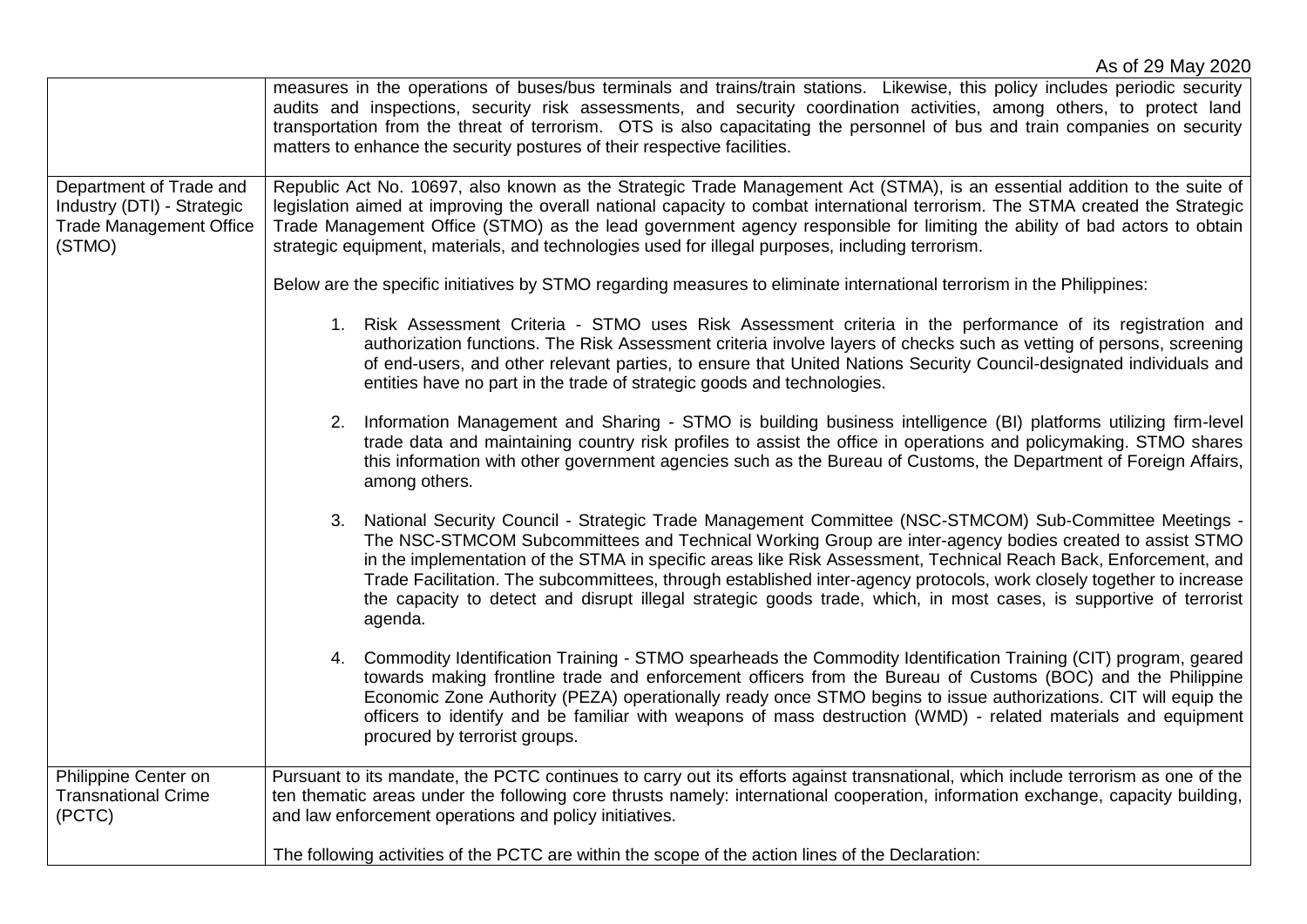#### *A. International Cooperation*

The INTERPOL 'National Central Bureau' (NCB) Manila enables the country to be linked with a global network of law enforcement organizations from 194 member states. INTERPOL allows real-time coordination and collaboration with the sharing of criminal information through a secured platform. INTERPOL Notices are also published by the member countries to alert the police force of other states and to share critical crime-related information.

Moreover, the PCTC also serves as the Secretariat of the ASEAN Ministerial Meeting on Transnational Crime (AMMTC) and the Senior Officials Meeting on Transnational Crime (SOMTC) – Philippines. SOMTC has also established a Working Group on Counter-Terrorism (WG on CT). These bodies convene annually and serve as the primary channels in negotiating ASEAN agreements, policies, and strategies against terrorism, terrorist financing, and violent extremism.

These ASEAN bodies also facilitate the sharing of information among ASEAN member states on returning FTFs, financing of terrorist groups which may involve money laundering, conditions conducive to terrorism, the use of social media and technology, and programmes on rehabilitation of former terrorists that surrendered or were arrested.

# *B. Information Exchange*

The PCTC is also mandated to explore and coordinate information exchanges and training with other government agencies, foreign countries, and international organizations that are involved in combating terrorism. Such information exchange can be manifested through the holding of regular inter-agency meetings, facilitating consultation with government and non-government agencies/organizations, and the continuous consultations with group of experts and other concerned institutions.

The PCTC also regularly participates in inter-agency meetings such as the NALECC Sub-Committee on Anti-Money Laundering / Combating the Financing of Terrorism (SCAML/CFT).

The PCTC-INTERPOL NCB Manila Inter-Agency Coordinating Committee also regularly conducts monthly meetings along with its 46 member 'Law Enforcement Agencies' (LEAs) and Regulatory Bodies, the primary aim of which is to strengthen and enhance inter-agency cooperation and collaboration. Member agencies also discuss INTERPOL projects to address terrorism and its underlying activities.

Likewise, the PCTC-INTERPOL NCB Manila continues to expand its I-24/7 connectivity to different 'Law Enforcement Agencies' (LEAs) such as the Bureau of Immigration (BI), Bureau of Customs (BOC), Department of Foreign Affairs (DFA), National Bureau of Investigation (NBI), Philippine National Police (PNP), Philippine Coast Guard (PCG), Philippine Drug Enforcement Agency (PDEA), Public Safety Command Center in Davao City, and the Department of Trade and Industry – Strategic Trade Management Office (DTI-STMO).

The program aims to provide local law enforcement agencies with a common platform through which they can share crucial information about criminals and terrorists.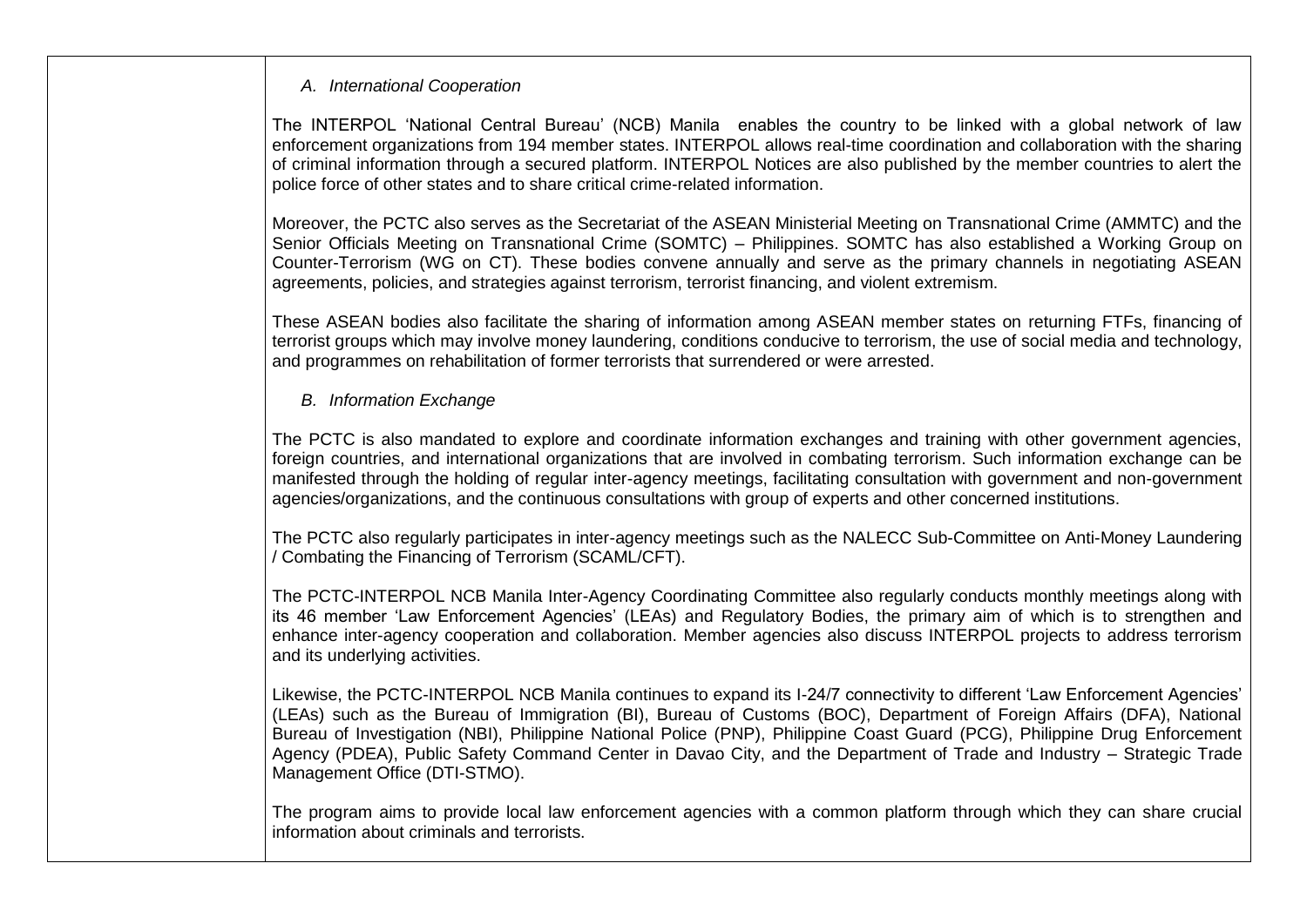# *C. Capacity Building*

Capacity building projects and trainings help law enforcers to be updated with emerging terrorist trends. These are designed to bridge the gap between national and international policing and help law enforcement agencies to make maximum use of the services that INTERPOL provides. Some of these trainings are:

| <b>ACTIVITY</b>                                                                             | OBJECTIVES OF THE PROJECT                                                                                                                                                                                                                                    |
|---------------------------------------------------------------------------------------------|--------------------------------------------------------------------------------------------------------------------------------------------------------------------------------------------------------------------------------------------------------------|
| <b>INTERPOL Capacity Building Project</b>                                                   | To gather intelligence and evidence from the Internet and social media                                                                                                                                                                                       |
| <b>TRACE: Basic Training Session on</b>                                                     | platforms to prevent, disrupt the use for terrorist purposes as well as to                                                                                                                                                                                   |
| Countering the Use of the Internet for                                                      | investigate and prosecute terrorism-related cases or any associated                                                                                                                                                                                          |
| <b>Terrorism Purposes</b>                                                                   | transnational organized crime.                                                                                                                                                                                                                               |
| <b>INTERPOL PROJECT MAST: Regional</b><br>Training on Maritime Crime Scene<br>Investigation | To enhance the capability of first responders and investigators from the<br>maritime law enforcement agencies of Indonesia, Malaysia, Philippines<br>and Vietnam to conduct investigations, respond to incidents at sea and<br>improve regional cooperation. |
| <b>INTERPOL Project FIRST: Second</b>                                                       | To collect biometric data of Foreign Terrorist Fighters and other high                                                                                                                                                                                       |
| Deployment                                                                                  | value convicted criminals in Davao and Zamboanga.                                                                                                                                                                                                            |
| <b>Project PACIFIC Working Group Meeting</b><br>on the Southeast Asia Foreign Fighters      | To identify Terrorists Individuals and Groups, terrorists' travel and<br>mobility, use of social media and the Internet by terrorists, and<br>movement of dangerous supply, and discuss terrorism financing.                                                 |
| Joint 'Middle East and North Africa' (MENA)                                                 | To address the terrorism nexus between MENA and Asia-Pacific                                                                                                                                                                                                 |
| And Asia-Pacific Counter-Terrorism                                                          | regions and its impact on international peace and security, driven in                                                                                                                                                                                        |
| <b>Working Group Meeting</b>                                                                | large part by the 'Islamic State of Iraq and the Levant' (ISIL).                                                                                                                                                                                             |

### *D. Law Enforcement Operations*

PCTC-INTERPOL NCB Manila actively participates locally and internationally in various activities, programs, and projects concerning counter-terrorism and other transnational crimes which are hosted and sponsored by INTERPOL and other member countries. Some of these projects are:

1. INTERPOL Operation Maharlika – wherein law enforcement agencies from Brunei, Indonesia, Malaysia, and the Philippines (BIMP) were deployed to strategic points along known terrorist transit routes in Southeast Asia in a